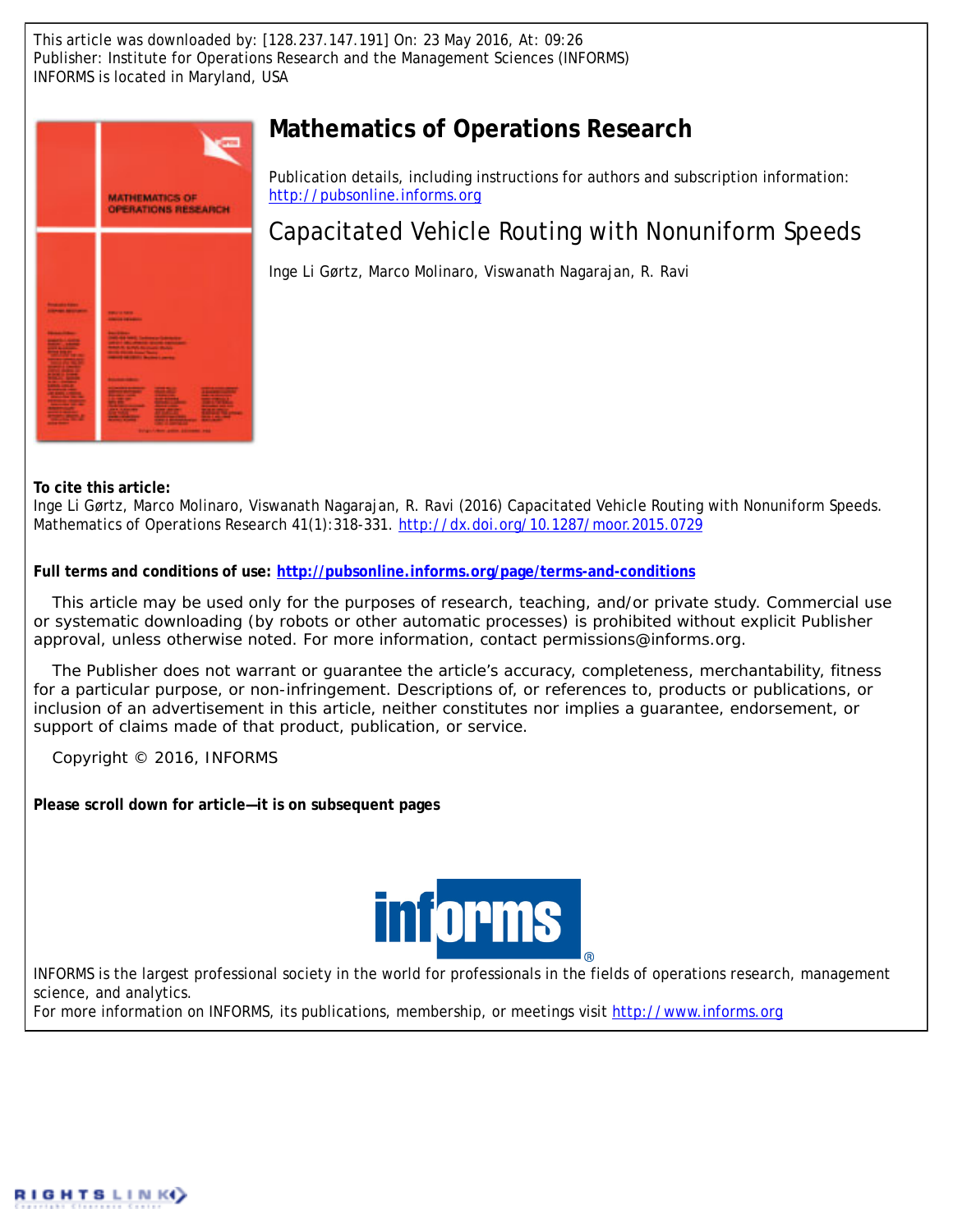Vol. 41, No. 1, February 2016, pp. 318–331 ISSN 0364-765X (print) | ISSN 1526-5471 (online) http://dx.doi.org/10.1287/moor.2015.0729



© 2016 INFORMS

### Capacitated Vehicle Routing with Nonuniform Speeds

Inge Li Gørtz

Technical University of Denmark, 2800 Kgs. Lyngby, Denmark, [ilg@imm.dtu.dk](mailto:ilg@imm.dtu.dk)

Marco Molinaro

Georgia Institute of Technology, Atlanta, Georgia 30332, [marco.molinaro@isye.gatech.edu](mailto:marco.molinaro@isye.gatech.edu)

Viswanath Nagarajan

Department of Industrial and Operations Engineering, University of Michigan, Ann Arbor, Michigan 48109, [viswa@umich.edu](mailto:viswa@umich.edu)

#### R. Ravi

Tepper School of Business, Carnegie Mellon University, Pittsburgh, Pennsylvania 15213, [ravi@andrew.cmu.edu](mailto:ravi@andrew.cmu.edu)

The capacitated vehicle routing problem (CVRP) involves distributing identical items from a depot to a set of demand locations using a single capacitated vehicle. We introduce the heterogeneous capacitated vehicle routing problem, a generalization of CVRP to the setting of multiple vehicles having nonuniform speeds, and present for it a constant-factor approximation algorithm.

Our main contribution is an approximation algorithm for the heterogeneous traveling salesman problem, which is the special case of heterogeneous CVRP with uncapacitated vehicles. Given a metric denoting distances between vertices, a depot r containing k vehicles having respective speeds  $\{\lambda_i\}_{i=1}^k$ , the objective in heterogeneous TSP is to find a tour for each vehicle (starting and ending at  $r$ ) so that every vertex is covered in some tour and the maximum completion time is minimized; the completion time of a vehicle is the distance traveled divided by its speed.

Our algorithm relies on a new approximate minimum spanning tree construction called Level-Prim, which is related to but different from Light Approximate Shortest-path Trees. We also extend the widely used tour-splitting technique to nonuniform speeds, using ideas from the 2-approximation algorithm for scheduling in unrelated machines.

Keywords: vehicle routing; traveling salesman problem; approximation algorithms

MSC2000 subject classification: Primary: 90B06; secondary: 68W25

OR/MS subject classification: Primary: vehicle routing; secondary: approximation algorithm

History: Received November 3, 2012; revised February 25, 2014. Published online in Articles in Advance January 8, 2016.

1. Introduction. The capacitated vehicle routing problem (CVRP) is an extensively studied combinatorial optimization problem (see, e.g., the book by Toth and Vigo [\[21\]](#page-14-0) and references therein). CVRP is defined on a metric space  $(V, d)$ , where V is a finite set of locations/vertices and  $d: V \times V \to \mathbb{R}_+$  a distance function. There is a depot vertex  $r \in V$  that contains an infinite supply of an item, and each vertex  $u \in V$  demands some units  $q_u$  of this item. A single vehicle of capacity  $Q \ge 0$  is used to distribute the items. The objective is to find a minimum length tour of the vehicle that satisfies all demands, subject to the constraint that the vehicle carries at most Q units at any time.

CVRP is closely related to the Traveling Salesman Problem (TSP). It is clear that CVRP reduces to TSP in the absence of the capacity constraint. More interestingly, a reverse relation is also known—essentially the best known approximation algorithm for CVRP (Haimovich and Kan [\[16\]](#page-14-1)) achieves a guarantee of  $\rho + 1$ , where  $\rho$ is the best approximation ratio for TSP.

In practice, it is natural to have a fleet of *multiple* vehicles that can run in parallel. The objective can then be either to minimize the sum of completion times of all the vehicles or to minimize the maximum completion time over all vehicles (also called the makespan). Furthermore, the vehicles can all be identical (same speed) or heterogeneous (have different speeds). It can easily be seen that the total completion time objective always reduces to the usual CVRP on a single vehicle (having maximum speed), and constant-factor approximation algorithms readily follow.

The Heterogeneous Capacitated Vehicle Routing Problem (HetCVRP) addresses the makespan objective. Here, a fleet of k vehicles with *nonuniform speeds* and uniform capacity Q is initially located at the depot vertex r. A valid routing consists of a tour for each vehicle subject to the capacity constraint such that all demands are satisfied. The objective in HetCVRP is to minimize the makespan, i.e., the maximum completion time of the routing; the completion time of a vehicle equals the distance traveled divided by its speed. Our main result is a constant-factor approximation algorithm for HetCVRP.

Our contributions are twofold:

• We extend the tour-splitting technique to the setting of nonuniform speed vehicles. The tour-splitting approach has been very useful in obtaining approximation algorithms for a number of vehicle routing problems with uniform speeds (see a more detailed discussion below).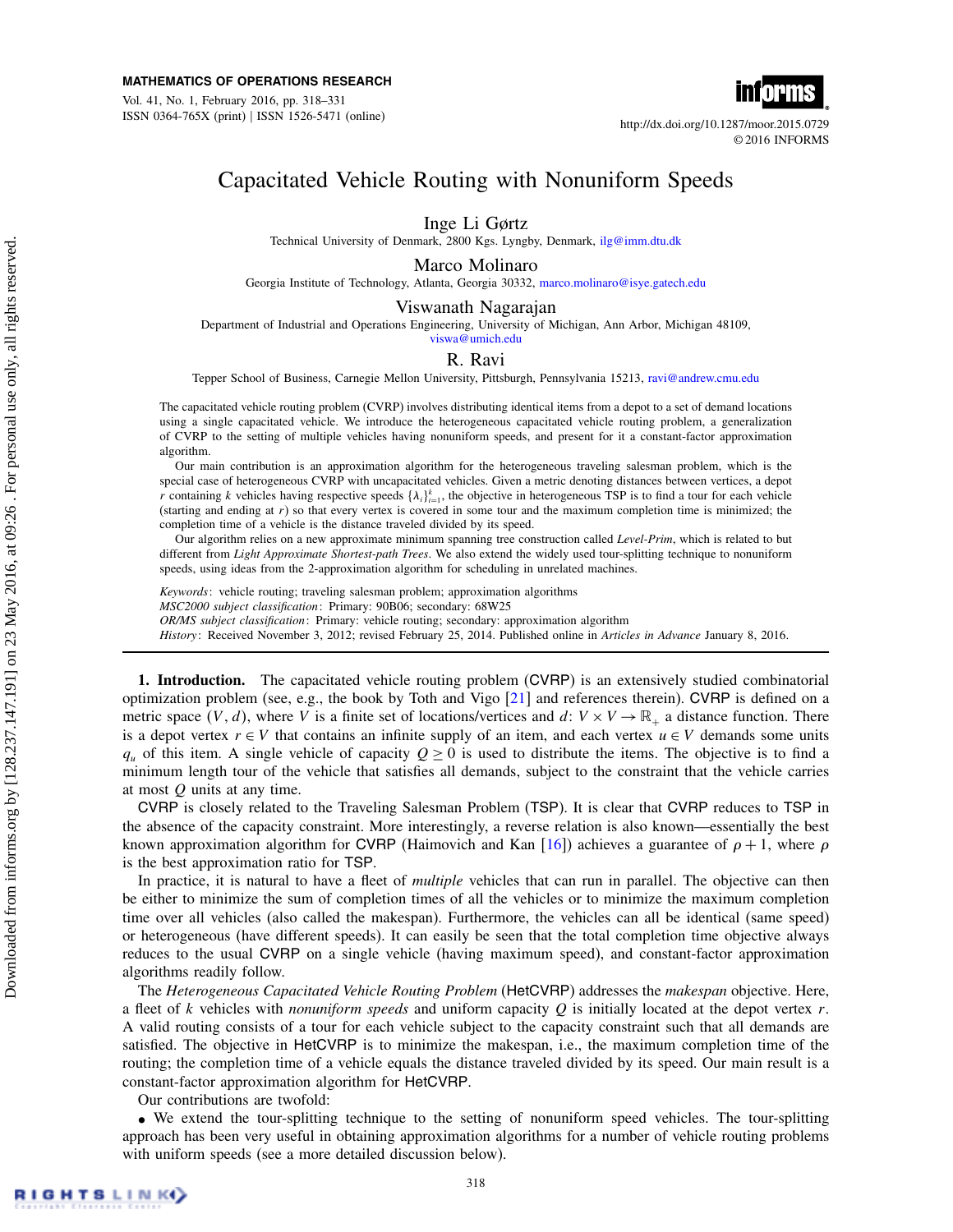• We introduce a new approximate Minimum Spanning Tree called Level Prim that is used in the "tour splitting" step and that might be of some independent interest.

Most of our algorithmic ideas, in fact, lie in solving the special case of HetCVRP when there is no capacity constraint. This problem, which we call Heterogeneous Traveling Salesman Problem (HetTSP), is a generalization of the Traveling Salesman Problem in the presence of multiple nonuniform speed vehicles. The formal definitions appear next.

**1.1. Problem definition.** The input to the HetTSP consists of a metric  $(V, d)$  denoting distances between vertices, a depot  $r \in V$ , and k vehicles with speeds  $\{\lambda_i\}_{i=1}^k$ . The distance function  $d: V \times V \to \mathbb{R}_+$  is symmetric and satisfies triangle inequality. We assume (without loss of generality) by scaling that all speeds are greater than or equal to one. The objective is to find tours  $\{\tau_i\}_{i=1}^k$  (starting and ending at r) for each vehicle so that every vertex is covered in some tour and we minimize the makespan:

$$
\max_{i=1}^k \frac{d(\tau_i)}{\lambda_i}.
$$

For each  $i \in \{1, ..., k\}$ ,  $d(\tau_i)$  denotes the length of tour  $\tau_i$ , so the time taken by vehicle i is  $d(\tau_i)/\lambda_i$ .

The HetCVRP has the same input as above, and in addition there is a capacity Q and demands  $\{q_v \in \mathbb{Z}_+ : v \in V\}$ of an identical item. There is an infinite supply of this item located at the depot. A solution to HetCVRP consists of tours  $\{\sigma_i\}_{i=1}^k$  (starting and ending at r) for each vehicle so that each vertex v receives  $q_v$  units of the item, and each vehicle carries at most Q items at any point in time. Each tour might visit the depot multiple times to refill items. The objective is again to minimize the *maximum completion time*,  $\max_{i=1}^{k} d(\sigma_i)/\lambda_i$ .

We study the *unsplit-delivery* version of HetCVRP (Altinkemer and Gavish [\[1\]](#page-13-0)), where the entire demand at a vertex must be served in a single visit; thus we assume that  $\max_{v \in V} q_v \leq Q$ . It is clear that the optimal value under unsplit-deliveries is at least the optimal value under the less restrictive split-delivery model (Altinkemer and Gavish [\[2\]](#page-13-1)), where the demand at a vertex may be served by multiple visits. We give an algorithm for unsplit-delivery HetCVRP that has the stronger guarantee of achieving a constant factor approximation relative to the optimal split-delivery routing.

#### <span id="page-2-0"></span>1.2. Previous techniques. Here we discuss some relevant previously used techniques.

Tour-splitting solutions: A popular heuristic approach for vehicle routing problems is to obtain a solution by partitioning a traveling salesman tour or a minimum spanning tree. To illustrate this, we first outline a constantfactor approximation algorithm for HetTSP with *uniform* speeds. By scaling, we may assume that all speeds are one. Let OPT denote the optimal value (i.e., makespan) of the given uniform HetTSP instance. Notice that the union of the  $k$  tours in any solution connects all vertices, and hence the minimum spanning tree (MST) has length at most  $k \cdot OPT$ . Now consider an MST, and take an Euler tour C by doubling edges; clearly, the length  $d(C) \leq 2k \cdot OPT$ . Next, partition the vertices on C into k connected segments, each of length at most  $d(C)/k \leq 2 \cdot OPT$ . Finally, the solution tour for the *i*th vehicle is obtained by connecting both endpoints of the ith segment of  $C$  to the depot. Observe that twice the distance from the depot to any vertex is a lower bound on  $OPT$ , so the length of each tour is at most  $3 \cdot OPT$ ; hence, this solution is a 3-approximation. We remark that this can be extended to obtain an  $O(1)$ -approximation algorithm for HetCVRP with uniform speeds (e.g., using Theorem  $4$  in [§3\)](#page-11-1).

At a high level, this strategy has two main components: (1) Partitioning an MST into manageably sized connected parts and (2) assigning these parts to vehicles. This idea—which was already present in the 1970s—is the central piece of many heuristics and approximation algorithms for vehicle routing problems; e.g., Frederickson et al. [\[14\]](#page-14-2), Haimovich and Kan [\[16\]](#page-14-1), Altinkemer and Gavish [\[1,](#page-13-0) [2\]](#page-13-1), Even et al. [\[13\]](#page-14-3), Arkin et al. [\[3\]](#page-13-2), Gupta et al. [\[15\]](#page-14-4). However, it is not clear how to directly employ this technique in the presence of nonuniform speeds. This is because the two main components now need some correlation: the part of the MST that is assigned to a slow vehicle must also be relatively close to the depot in order to be reachable by this vehicle.

Set-cover based solutions: A different approach is to use a set-covering formulation of the vehicle routing problem. We illustrate this on the general HetTSP (with nonuniform speeds), where it leads to a logarithmic approximation ratio. Suppose that the algorithm knows a value B such that  $B/2 \leq OPT \leq B$  (we will run the algorithm over all choices for  $B$  and output the best solution found). If each vehicle of speed  $s$  is given a length budget of  $s \cdot B \geq s \cdot OPT$ , then the vehicles can collectively cover all vertices. Using an  $O(1)$ -approximation algorithm for the *orienteering problem* (Blum et al. [\[6\]](#page-14-5), Chekuri et al. [\[9\]](#page-14-6)), one can obtain for each vehicle *i*, a tour of length at most  $\lambda_i \cdot B$  containing (approximately) the maximum number of vertices. This can be used within a maximum-coverage framework (see, e.g., Chekuri and Kumar [\[8\]](#page-14-7)), to obtain one tour for each vehicle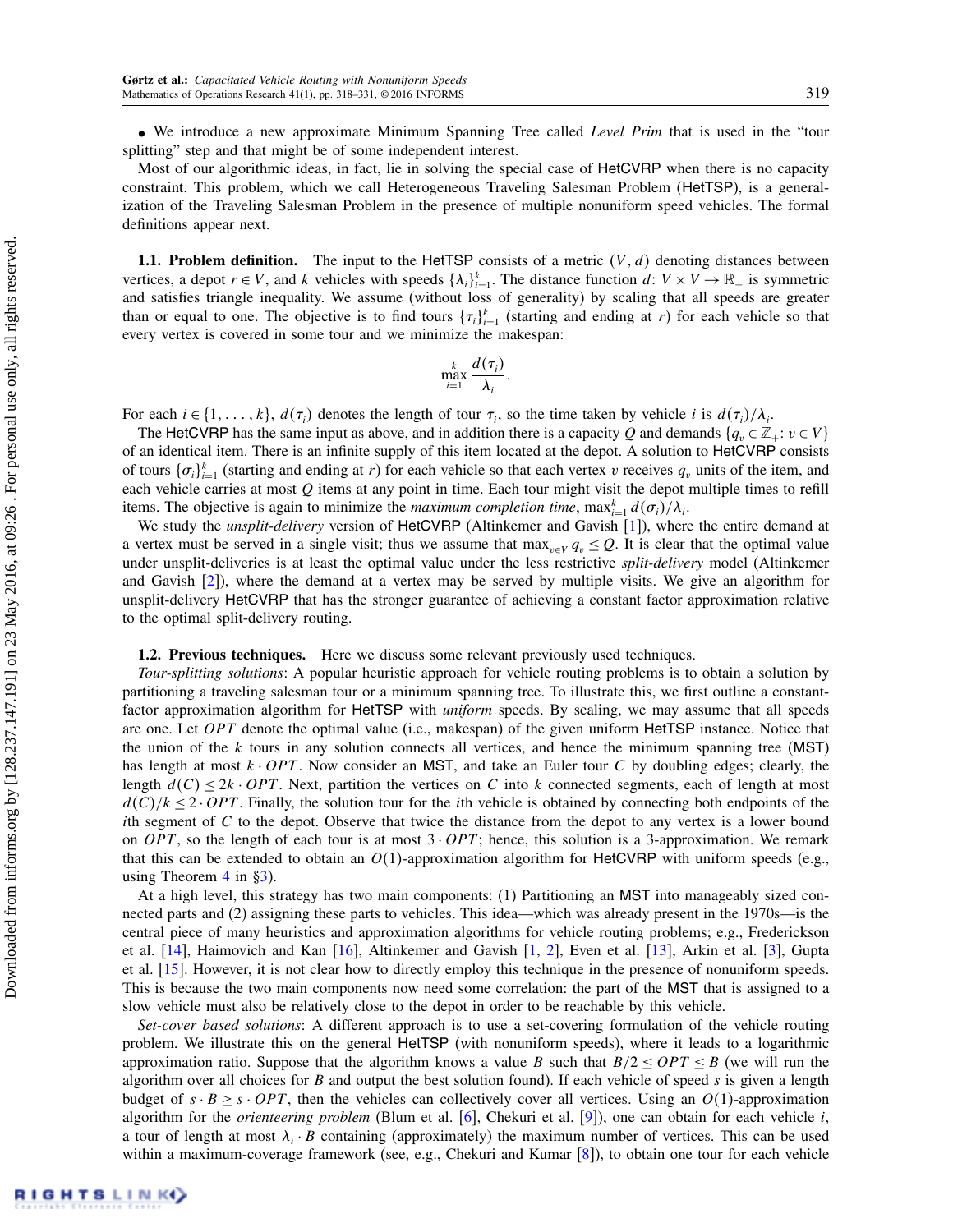so that a constant fraction of all vertices are covered, and the tour of the *i*th vehicle has length at most  $\lambda_i \cdot B$ . To cover all vertices, this "maximum coverage" step is repeated  $O(\log n)$  times, resulting in a solution to HetTSP of makespan  $O(\log n) \cdot OPT$ .

The intrinsic problem of this approach is that it is too general—in fact, the above algorithm also yields a logarithmic approximation ratio in the setting where the travel-time metric faced by each vehicle is arbitrary (instead of being scaled by its speed), and this generalization of HetTSP can be shown to be  $\Omega(\log n)$  hard to approximate, by a reduction from set-cover. It is therefore unclear whether the performance of this set-covering based approach can be improved for HetTSP.

1.3. Results, techniques and outline. We extend the tour-splitting approach to nonuniform speeds and obtain the following result.

<span id="page-3-0"></span>Theorem 1. There are constant-factor approximation algorithms for HetTSP and HetCVRP.

To apply the tour-splitting strategy with nonuniform speed vehicles, we modify the requirements of the two components: (1) partitioning the MST and (2) assigning vehicles.

First, we specify conditions that guarantee that a collection of connected parts is "assignable"; that is, each vehicle can visit the vertices of the parts assigned to it within time  $O(OPT)$ . These conditions (formalized in Definition [1\)](#page-5-0) are based on the 2-approximation algorithm for *scheduling in unrelated machines* by Lenstra et al. [\[18\]](#page-14-8). It turns out to be important in this definition that each connected part be "r-rooted," i.e., contains the root r. Lemma [2](#page-5-1) shows that any assignable collection of r-rooted subtours can be used to obtain a constant-factor approximate solution to HetTSP. These details appear in [§2.2.](#page-5-2)

Secondly, instead of partitioning an MST as in usual applications of tour-splitting, we use more structured spanning trees that we call Level-Prim trees (to obtain an assignable r-rooted collection). Consider partitioning the vertices into *levels* according to their distance from  $r$ , where the *i*th level includes all vertices at distance between 2<sup>*i*-1</sup> and 2<sup>*i*</sup>. The Level-Prim tree is simply the tree resulting from running Prim's MST algorithm with the restriction that all vertices in a level are spanned before including vertices from the next level. We show in [§2.3](#page-6-0) that the Level-Prim tree has two important properties; informally, these are (i) the vertices along every rootleaf path are monotonically nondecreasing in level and (ii) for every suffix  $\{j, j + 1, \ldots\}$  of levels, the subgraph induced on those vertices costs at most  $O(1)$  times their induced MST. The first condition is the departing point from MSTs. The second property is related to the assignability conditions in Definition [1](#page-5-0) and guarantees that we can decompose a Level-Prim tree into an assignable collection. These properties are formalized in Theorem [2.](#page-6-1)

The Level-Prim construction combines aspects of both MST and shortest-path distances from a root, so it is not surprising that this structure is related to Light Approximate Shortest-Path Trees (LAST) introduced by Khuller et al. [\[17\]](#page-14-9). Indeed, we use the existence of a suitably defined LAST in proving Theorem [2.](#page-6-1) We remark, however, that the properties guaranteed by LASTs are not sufficient for our purposes (see [§2.3\)](#page-6-0).

The third main component of our algorithm for HetTSP is decomposing Level-Prim into an assignable collection of r-rooted subtours. Roughly speaking, we partition the edges of Level-Prim into subtrees while ensuring that each subtree consisting of level-i vertices also has length  $\Theta(2^i)$ . This partition, which relies on the two properties of Level-Prim, yields a collection of *unrooted* subtours that is "assignable." Moreover, each level-i subtour can be connected to the root r using an extra edge of length at most  $2<sup>i</sup>$  that can be charged to the Level-Prim subtree itself since it has length  $\Omega(2^i)$ . Altogether, we obtain an assignable collection of r-rooted subtours as required by Definition [1.](#page-5-0) This step appears in [§2.4.](#page-8-0)

Finally, to obtain an approximation algorithm for HetCVRP, we reduce this problem to approximating HetTSP in a suitably modified metric space. The new distance function encodes any additional trips to and from the root that a vehicle has to make when it runs out of capacity. The exact transformation is presented in [§3.](#page-11-1)

**1.4. Related work.** For the CVRP, the best known approximation ratio (Haimovich and Kan [\[16\]](#page-14-1)) is essentially  $\rho + 1$  where  $\rho$  is the best guarantee for TSP. The current best values for  $\rho$  are  $\rho = \frac{3}{2}$  for general metrics (Christofides [\[10\]](#page-14-10)) and  $\rho = 1 + \epsilon$  (for any constant  $\epsilon > 0$ ) for constant dimensional Euclidean metrics (Arora [\[4\]](#page-13-3), Mitchell [\[19\]](#page-14-11)). This has been improved slightly to  $1+\rho \cdot (1-1/Q)-(1/3)Q^3$  when  $Q \ge 3$  (Bompadre et al. [\[7\]](#page-14-12)). Recently, Das and Mathieu [\[12\]](#page-14-13) gave a quasi-polynomial time approximation scheme for CVRP on the Euclidean plane.

Several variants of TSP have been studied, most of which have a min-sum objective. One related problem with min-max objective is *nurse station location* (Even et al. [\[13\]](#page-14-3)), where the goal is to obtain a collection of trees (each rooted at a distinct depot) such that all vertices are covered and the maximum tree length is minimized. Even et al. [\[13\]](#page-14-3) gave a 4-approximation algorithm for this problem. This is based on partitioning the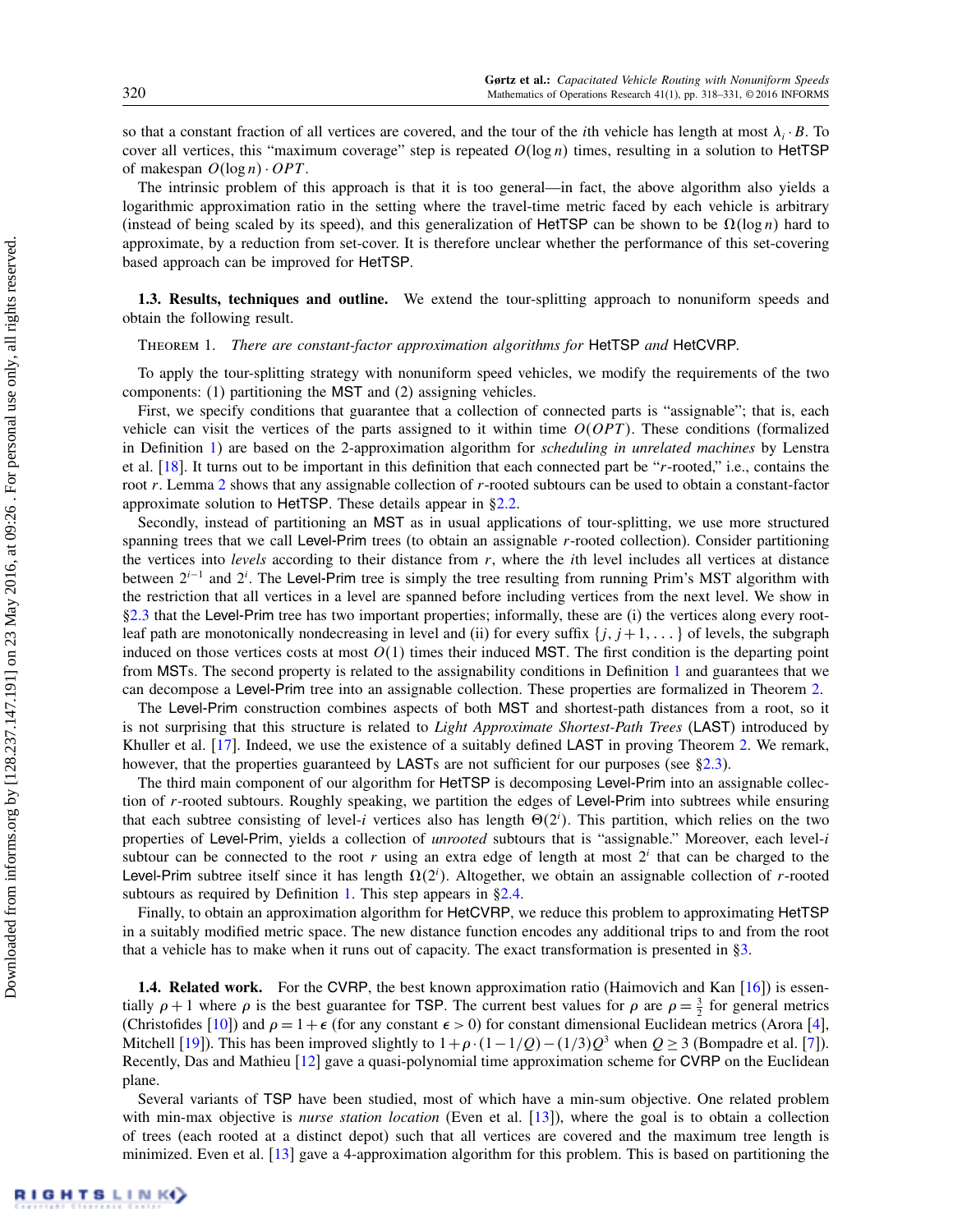MST and assigning to trees along the lines of  $\S1.2$ ; their second step, however, involves a nontrivial bipartite matching subproblem.

In proving the properties of Level-Prim, we use *Light Approximate Shortest-Path Trees* introduced by Khuller et al. [\[17\]](#page-14-9), building on the work on shallow-light trees of Awerbuch et al. [\[5\]](#page-13-4). An  $(\alpha, \beta)$ -LAST is a rooted tree that has (a) length at most  $\beta$  times the MST and (b) the distance from any vertex to the root (along the tree) is at most  $\alpha$  times the distance in the original metric. Khuller et al. [\[17\]](#page-14-9) showed that every metric has an  $(\alpha, 1 + 2/(\alpha - 1))$ -LAST (for any  $\alpha > 1$ ) and this is best possible.

The first phase of our algorithm uses some ideas from scheduling on unrelated machines (Lenstra et al. [\[18\]](#page-14-8)), which also has a min-max objective. In this problem, there is a set of jobs and machines, where each job  $j$ has processing time  $p_{ij}$  on machine i; the goal is to assign jobs to machines while minimizing the maximum completion time. Lenstra et al. [\[18\]](#page-14-8) gave an LP-based 2-approximation algorithm for this problem.

*Notation.* We let  $G = (V, E)$  be the complete graph on vertices V with edge weights corresponding to the distance function d. For any set  $F \subseteq E$  of edges, we set  $d(F) = \sum_{e \in F} d_e$ . Whenever we consider a subgraph H of G, the edges of H inherit the weight that they have in G (i.e., the weight of edge  $(u, v)$  is  $d(u, v)$ ). We use  $d_H(u, v)$  to denote the shortest-path distance in H between u and v.

Given any (multi)graph H and a subset U of its vertices,  $H[U]$  denotes the subgraph induced on U and  $H/U$ denotes the graph obtained by contracting vertices  $U$  to a single vertex (we retain parallel edges).

For any  $s \ge 0$ , we let  $\Lambda(s) = \sum_{j \in [k]: \lambda_j \ge s} \lambda_j$  denote the sum of those speeds that are at least s.

2. Algorithm for HetTSP. Our algorithm involves the following components. First, we partition the vertices into levels according to geometrically increasing distances from the depot. Second, we compute an approximate minimum spanning tree (the Level-Prim) based on this partition. Third, we decompose the Level-Prim tree into a suitable collection of subtours. Finally, we show that these subtours can be assigned to the vehicles to obtain a solution of near-optimal makespan. The algorithm is outlined below for future reference; we describe the precise details in the following subsections.

<span id="page-4-1"></span>Algorithm 1 (Algorithm outline for HetTSP)

1: Initialize *M* ← max<sub>v</sub> $(d(r, v)/\text{max}_i \lambda_i)$  $// Initial (low) estimate of OPT.$ 

2: loop

3: Using the current value of M, classify vertices into levels  $V_0, V_1, \ldots$  ([§2.1\)](#page-4-0).

4: Using these levels, obtain the approximate spanning tree  $\mathcal{H} \leftarrow$  Level-Prim(G) ([§2.3\)](#page-6-0).

5: if inequality [\(1\)](#page-6-2) is satisfied by  $\mathcal{H}$ , then

6: // Estimate M is not too low.

7: Decompose *H* into an assignable collection  $\{\mathcal{T}_i\}_i$  of subtours ([§2.4\)](#page-8-0).

8: Using  $\{\mathcal{T}_i\}_i$ , obtain a feasible solution to HetTSP with makespan  $O(M)$  ([§2.2\)](#page-5-2).

9: Exit the procedure. // Approximate solution found.

10: else

11:  $M \leftarrow (1+\delta)M$ . // Increase estimate of OPT,  $\delta > 0$  is a small constant.

The variable M can be thought of as a "guess" of OPT that starts at a low value and is increased in every iteration of the main loop; the if condition in the main loop "verifies" this guess. Therefore, it is instructive to view M as a good approximation to the optimal makespan.

In the description of the algorithm, for concreteness we compute various constant factors: this leads to a final approximation ratio of 90 for HetTSP. However, we have not tried to optimize these constant factors since that is not the focus of this paper.

<span id="page-4-0"></span>2.1. Classifying into levels. We now describe the classification of vertices used in step 3 of the algorithm. Given M and  $\epsilon \ge 1$  (the precise value to be fixed later), partition the vertices V according to their distance to r:

$$
V_0 = \{ u \in V : d(r, u) \le M \}, \text{ and}
$$
  

$$
V_i = \{ u \in V : (1 + \epsilon)^{i-1} M < d(r, u) \le (1 + \epsilon)^i M \}, \text{ for all } i \ge 1.
$$

The vertices in  $V_i$  are referred to as *level i* vertices. For any  $i \ge 0$ , we use  $V_{\le i}$  as a shorthand for  $\bigcup_{j=0}^{i} V_j$  and similarly  $V_{\le i} = \bigcup_{j=0}^{i-1} V_j = V_{\le i-1}$ . For notational convenience, we set  $V_{\le 0} = \{r\}$ .

We also define the level of an edge  $(u, v) \in E$  as the larger of the levels of u and v. For each  $i \ge 0$ ,  $E_i$  denotes the edges in E of level i. We use the notation  $E_{\leq i} = \bigcup_{j=0}^{i} E_j$  and  $E_{\geq i} = \bigcup_{j \geq i} E_j$ .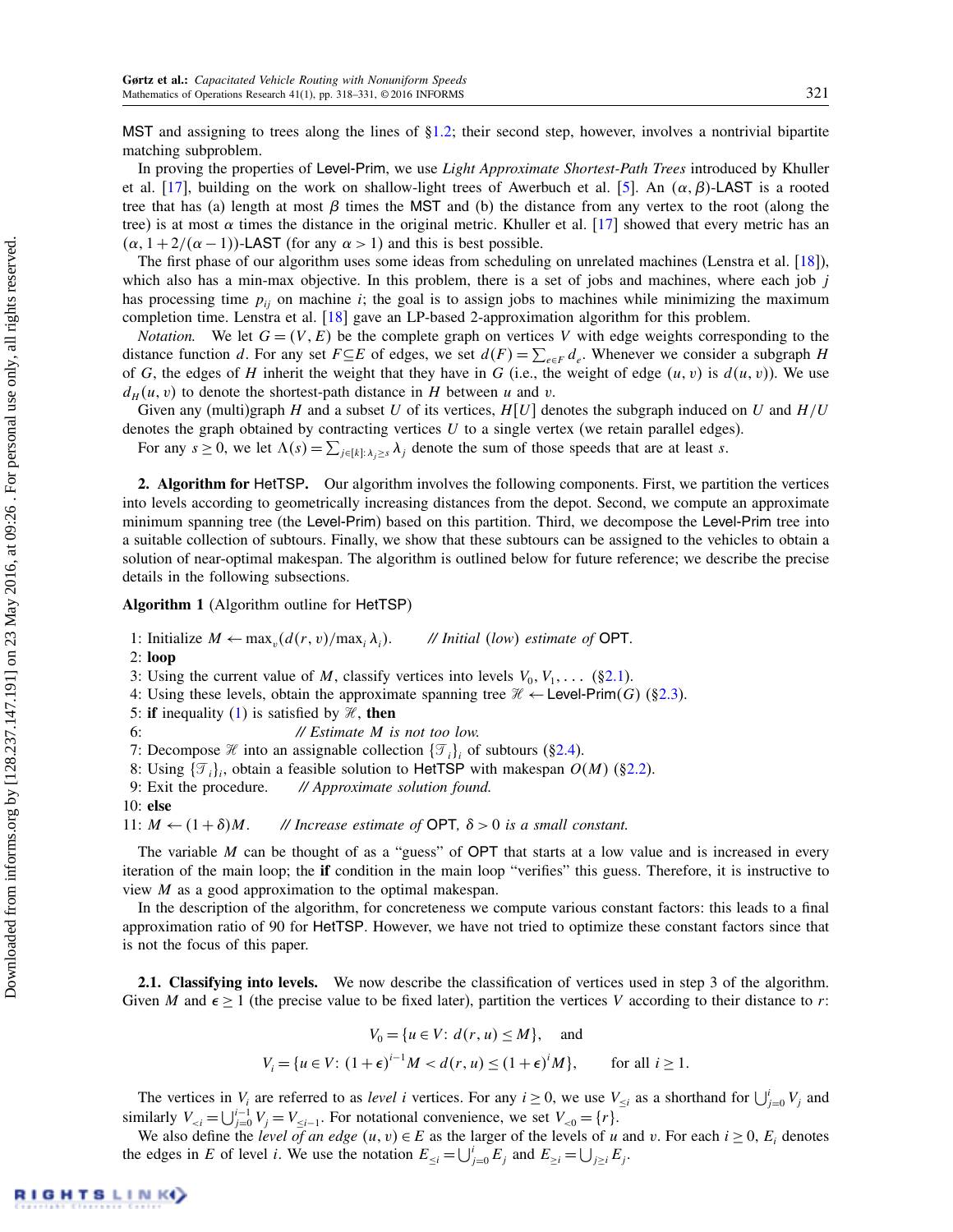<span id="page-5-2"></span>2.2. Assignable subtours. Here we characterize some properties that imply good near-optimal solutions to HetTSP. We start with a lower bound on the optimal value of any HetTSP instance.

<span id="page-5-3"></span>LEMMA 1 (LOWER BOUND). Assume that  $M \geq OPT$ . Then for each level  $l \geq 0$ ,

$$
MST(G/V_{< l}) \leq M \cdot \Lambda((1+\epsilon)^{l-1}),
$$

where  $MST(G/V_{\leq 1})$  is the length of the minimum spanning tree in the graph obtained by contracting vertices  $V_{\le l}$  and  $\Lambda((1+\epsilon)^{l-1})$  is the total of speeds that exceed  $(1+\epsilon)^{l-1}$ .

PROOF. Consider an optimal solution for HetTSP and let  $E^*$  be the set of edges traversed by vehicles in this solution; label each edge in  $E^*$  by the vehicle that traversed it. Clearly  $E^*$  connects all vertices to the root r.

Observe that in an optimal solution, only vehicles having speed at least  $(1 + \epsilon)^{l-1}$  can even reach any vertex in  $V_{\ge l}$ . This is because vertices in  $V_{\ge l}$  are located at distance at least  $(1+\epsilon)^{l-1}M$  from the depot, and a vehicle of speed s travels distance at most  $s \cdot OPT \leq s \cdot M$ . Thus every edge in  $E^* \cap E_{\geq l}$  must be labeled by some vehicle of speed at least  $(1 + \epsilon)^{l-1}$ . Now, since OPT denotes the optimal makespan, the total distance covered by vehicles having speed at least  $(1+\epsilon)^{l-1}$  is upper bounded by  $OPT \cdot \Lambda((1+\epsilon)^{l-1}) \leq M \cdot \Lambda((1+\epsilon)^{l-1})$ . This implies that  $d(E^* \cap E_{\ge l}) \le M \cdot \Lambda((1+\epsilon)^{l-1}).$ 

On the other hand, since  $E^*$  connects all vertices,  $E^* \cap E_{\geq l}$  contains a spanning tree of  $G/V_{\leq l}$ . Thus we have  $MST(G/V_{\le l}) \le d(E^* \cap E_{\ge l}) \le M \cdot \Lambda((1+\epsilon)^{l-1}).$ 

Along lines of the tour-splitting approach, our algorithm first obtains a collection of subtours that cover all vertices and then assigns these subtours to vehicles. Motivated by the lower bound in Lemma [1,](#page-5-3) we define properties (on the subtours) that correspond to near-optimal solutions to HetTSP. We want to guarantee that the subtours can be assigned to vehicles so that each vehicle completes its subtours in time  $O(M)$ . Each subtour is a cycle that contains the depot  $r$  (also called  $r$ -cycle).

<span id="page-5-0"></span>DEFINITION 1 (ASSIGNABLE SUBTOURS). For each  $i \in \mathbb{Z}_{\geq 0}$  let  $\mathcal{T}_i$  be a collection of r-cycles. Then  $\{\mathcal{T}_i\}_{i \geq 0}$ is called  $(\alpha, \beta)$ -assignable if it covers all vertices V and has the following properties.

1. For each  $i \ge 0$  and every  $T \in \mathcal{T}_i$ :  $d(T) \le \alpha (1 + \epsilon)^i M$ .

2. For each  $i \geq 0$ :  $\sum_{j \geq i} d(\mathcal{T}_j) \leq \beta M \cdot \Lambda((1+\epsilon)^{i-1})$ .

Above, for any collection  $\mathcal{T}_j$  of *r*-cycles,  $d(\mathcal{T}_j) = \sum_{T \in \mathcal{T}_j} d(T)$  denotes its total length.

In the intended HetTSP solution, subtours in  $\mathcal{T}_i$  will only be handled by vehicles of speed at least  $(1+\epsilon)^{i-1}$ . We view each vehicle of speed s as having a "length capacity" of  $s \cdot M$ , which corresponds to a bound on the total length of subtours assigned to it. The first condition implies that each subtour in  $\mathcal{T}_i$  can be assigned to a vehicle of speed  $(1+\epsilon)^i$  so as to be completed in time  $\alpha M$ . The second condition guarantees that the total length of subtours  $\{\mathcal{T}_j\}_{j\geq i}$  (that are targeted by vehicles of speed at least  $(1+\epsilon)^{i-1}$ ) is at most  $\beta$  times the total "length capacity" of those vehicles. These minimal conditions are enough to eventually assign all subtours to vehicles while guaranteeing small makespan. The following lemma describes step 8 of Algorithm [1.](#page-4-1)

<span id="page-5-1"></span>LEMMA 2. Given an  $(\alpha, \beta)$ -assignable collection  $\{\mathcal{T}_i\}_{i\geq 0}$  of r-cycles, we can obtain in polynomial time a solution for HetTSP with makespan at most  $((1 + \epsilon)\alpha + \beta)M$ .

Proof. To prove this lemma, we show that the second condition in Definition [1](#page-5-0) (by Hall's theorem) guarantees the existence of a fractional assignment of subtours to vehicles, where each vehicle incurs load at most  $\beta M$ . Then using the first condition and a result on scheduling on unrelated machines (Lenstra et al. [\[18\]](#page-14-8)), we round this fractional assignment into an integral one while increasing the load on each vehicle by at most  $(1+\epsilon)\alpha M$ .

Consider the bipartite graph H whose left side contains one node for each subtour in  $\{\mathcal{T}_i\}_{i\geq 0}$  and whose right side contains one node for each vehicle. (We identify the nodes with their respective subtours/vehicles.) The edge set  $E(H)$  contains an edge between subtour  $T \in \mathcal{T}_i$  and a vehicle of speed s if and only if  $s \ge (1+\epsilon)^{i-1}$ .

Fractional assignment. Consider the following b-matching problem (Schrijver [\[20\]](#page-14-14)) on the graph H. For each subtour  $T \in \mathcal{T}_i$ , we set  $b(T) := d(T)$ . For each vehicle u of speed s, we set  $b(u) := \beta s \cdot M$ . A left-saturating *b*-matching is an assignment x:  $E(H) \rightarrow \mathbb{R}_+$  such that

$$
\sum_{u:\text{ vehicle, } (T, u) \in E(H)} x_{T, u} = b(T), \quad \text{for every subtour } T
$$
  

$$
\sum_{x_{T, u} \le b(u), \quad \text{for every vehicle } u
$$

T: subtour,  $(T, u) \in E(H)$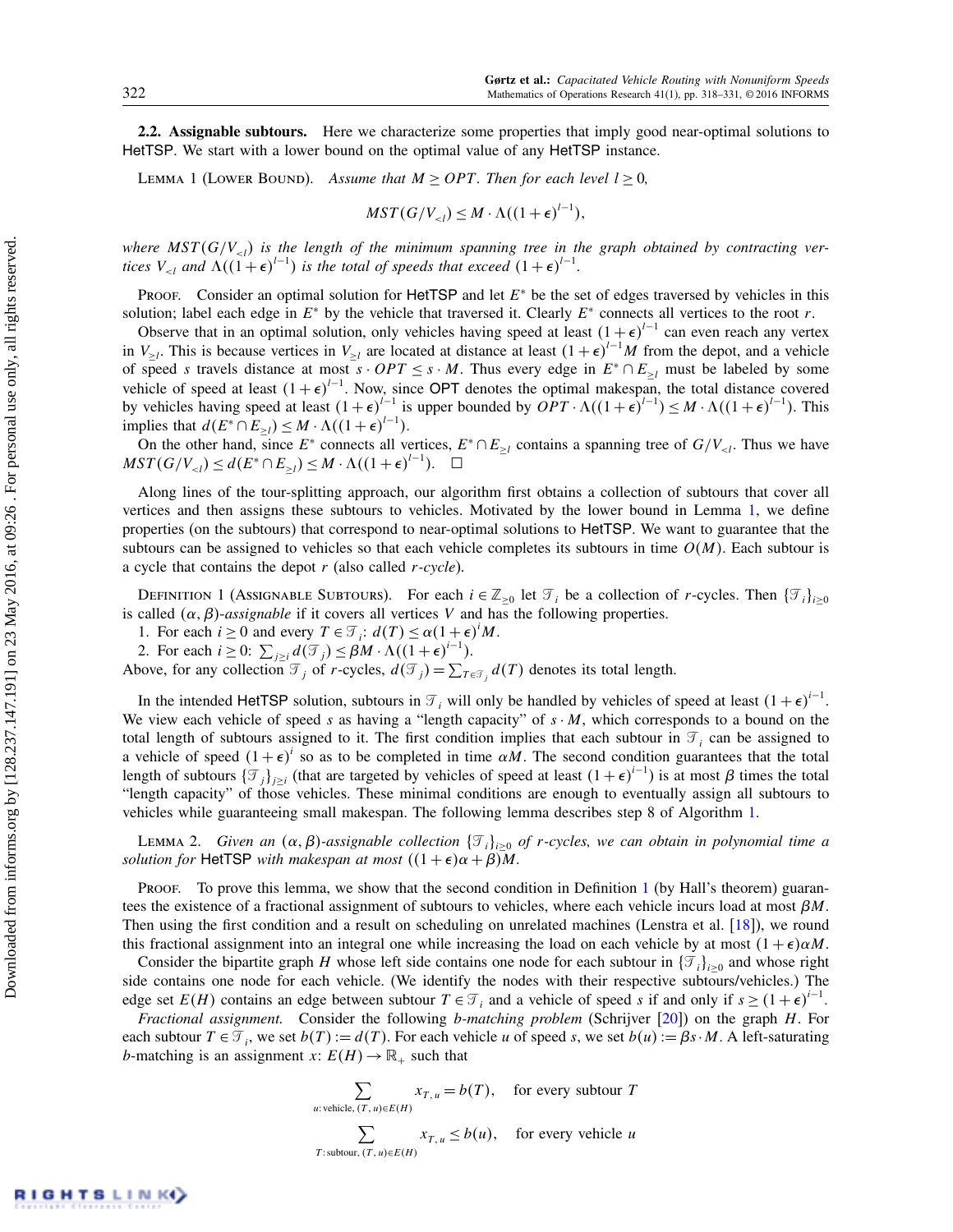Notice that this gives a fractional assignment of subtours to vehicles. We claim that there is indeed such a b-matching in H. Using a standard generalization of Hall's Theorem (e.g., see page 54 of Cook et al.  $[11]$ ), H has a feasible b-matching if and only if for every subset U of subtours,  $\sum_{T \in U} b(T) \le \sum_{w \in N(U)} b(w)$ , where  $N(U) = \{w: \exists T \in U, (T, w) \in E(H)\}\$ is the neighborhood of U. However, by the structure of H, it suffices to verify this condition for sets U that are equal to  $\bigcup_{j\geq i} \mathcal{T}_j$  for some i. To see that all other inequalities are dominated by those coming from such sets, first notice that if U contains a subtour in  $\mathcal{T}_i$ , then  $N(U)$  already contains all vehicles of speed at least  $(1+\epsilon)^{i-1}$ . Adding to U all the subtours in  $\bigcup_{j\geq i} \mathcal{T}_j$  does not change its neighborhood and thus leads to a dominating inequality. Using this revised condition,  $H$  has a b-matching if and only if

$$
\sum_{j\geq i}d(\mathcal{T}_j)\leq \sum_{w\in N(\bigcup_{j\geq i}\mathcal{T}_j)}b(w)=\beta M\cdot\Lambda((1+\epsilon)^{i-1}),\quad\forall\,i\geq 0.
$$

Since this is exactly the second condition in Definition [1,](#page-5-0) it follows that H indeed has a b-matching x; this can also be obtained in polynomial time using any maximum flow algorithm (Cook et al. [\[11\]](#page-14-15)).

Scheduling unrelated machines. We now round the fractional assignment  $x$  to an integral assignment where each subtour is assigned to exactly one vehicle. Consider an instance of scheduling on *unrelated* machines (Lenstra et al. [\[18\]](#page-14-8)) with each subtour as a "job" and each vehicle as a "machine." Define the processing time of subtour T on vehicle u (of speed s) as  $p_{T,u} := d(T)/s$  if  $(T, u) \in E(H)$ . The goal is to assign jobs to machines so that the maximum machine load is minimized; the load on a machine is the total processing time of jobs that are assigned to it.

Let  $y_{T,u} := x_{T,u}/d(T)$  denote the fraction of subtour T assigned to vehicle u in the b-matching x. For any vehicle  $u$  having speed  $s$ , we have

$$
\sum_{T} y_{T,u} \cdot p_{T,u} = \sum_{(T,u) \in E(H)} y_{T,u} \cdot \frac{d(T)}{s} = \sum_{(T,u) \in E(H)} \frac{x_{T,u}}{s} \le \frac{b(u)}{s} = \beta M.
$$

Consider any edge  $(T, u) \in E(H)$  with  $T \in \mathcal{T}_i$  and u having speed s. Using the first property in Definition [1,](#page-5-0) we have  $d(T) \le \alpha(1+\epsilon)^{i}M$ . By construction of the edges of H, since  $T \in \mathcal{T}_i$ , vehicle u has speed  $s \ge (1+\epsilon)^{i-1}$ . Thus  $p_{T,u} = d(T)/s \leq (1+\epsilon)\alpha M$ , for all  $(T, u) \in E(H)$ .

Thus y is a feasible solution to the natural LP relaxation for the unrelated machine scheduling instance, with makespan  $\beta M$  and maximum processing time  $(1+\epsilon)\alpha M$  $(1+\epsilon)\alpha M$  $(1+\epsilon)\alpha M$ . Theorem 1 of Lenstra et al. [\[18\]](#page-14-8) then asserts that y can be rounded into an integral assignment of subtours to vehicles such that the load on any vehicle is at most  $((1 + \epsilon)\alpha + \beta)M$ .  $\Box$ 

<span id="page-6-0"></span>2.3. Level-Prim. To obtain an assignable collection of subtours, we start with a specific approximate min-imum spanning tree of G, the Level-Prim tree (which is used in step 4 of Algorithm [1\)](#page-4-1). A Level-Prim tree is formally defined as one that can be obtained as the output of the following procedure.

#### Algorithm 2 (Level-Prim(G,  $M$ ,  $\epsilon$ ))

- 1: Partition vertices into levels  $V_0, V_1, \ldots$  using the values of M and  $\epsilon$  ([§2.1\)](#page-4-0).
- 2: For each  $i \ge 0$ , let  $H_i$  be edge-set of a minimum spanning tree for  $G[V_{\le i}]/V_{\le i}$ .
- 3: return  $\mathcal{H} = \bigcup_{i \geq 0} H_i$ .

Note that Level-Prim trees can alternatively be defined by modifying Prim's minimum spanning tree algorithm such that vertices in level  $i$  are only considered to be added to the tree after all vertices in levels below  $i$  have already been added.

<span id="page-6-1"></span>THEOREM 2. For  $\epsilon \geq 1$ , a Level-Prim  $(G, M, \epsilon)$  tree  $\mathcal{H} = \bigcup_{i \geq 0} H_i$  satisfies the following:

- The vertex levels along every root-leaf path are nondecreasing.
- For each  $i \geq 0$ ,  $\sum_{j \geq i} d(H_j) \leq (6+6/\epsilon) \cdot MST(G/V_{\leq i})$ .

Note that the second property in Theorem [2](#page-6-1) mirrors the second property in Definition [1.](#page-5-0) Lemma [1](#page-5-3) gives a formal connection between these, assuming that  $M$  is a good estimate for OPT. We then get the following corollary of Theorem [2.](#page-6-1)

<span id="page-6-3"></span>COROLLARY 1. A Level-Prim  $(G, M, \epsilon)$  tree  $\mathcal{H} = \bigcup_{i \geq 0} H_i$  satisfies the following:

- 1. The vertex levels along every root-leaf path are nondecreasing.
- 2. If  $M \geq OPT$

<span id="page-6-2"></span>
$$
\sum_{j\geq i} d(H_j) \leq \left(6 + \frac{6}{\epsilon}\right) \cdot M \cdot \Lambda((1+\epsilon)^{i-1}) \quad \text{for all } i \geq 0. \tag{1}
$$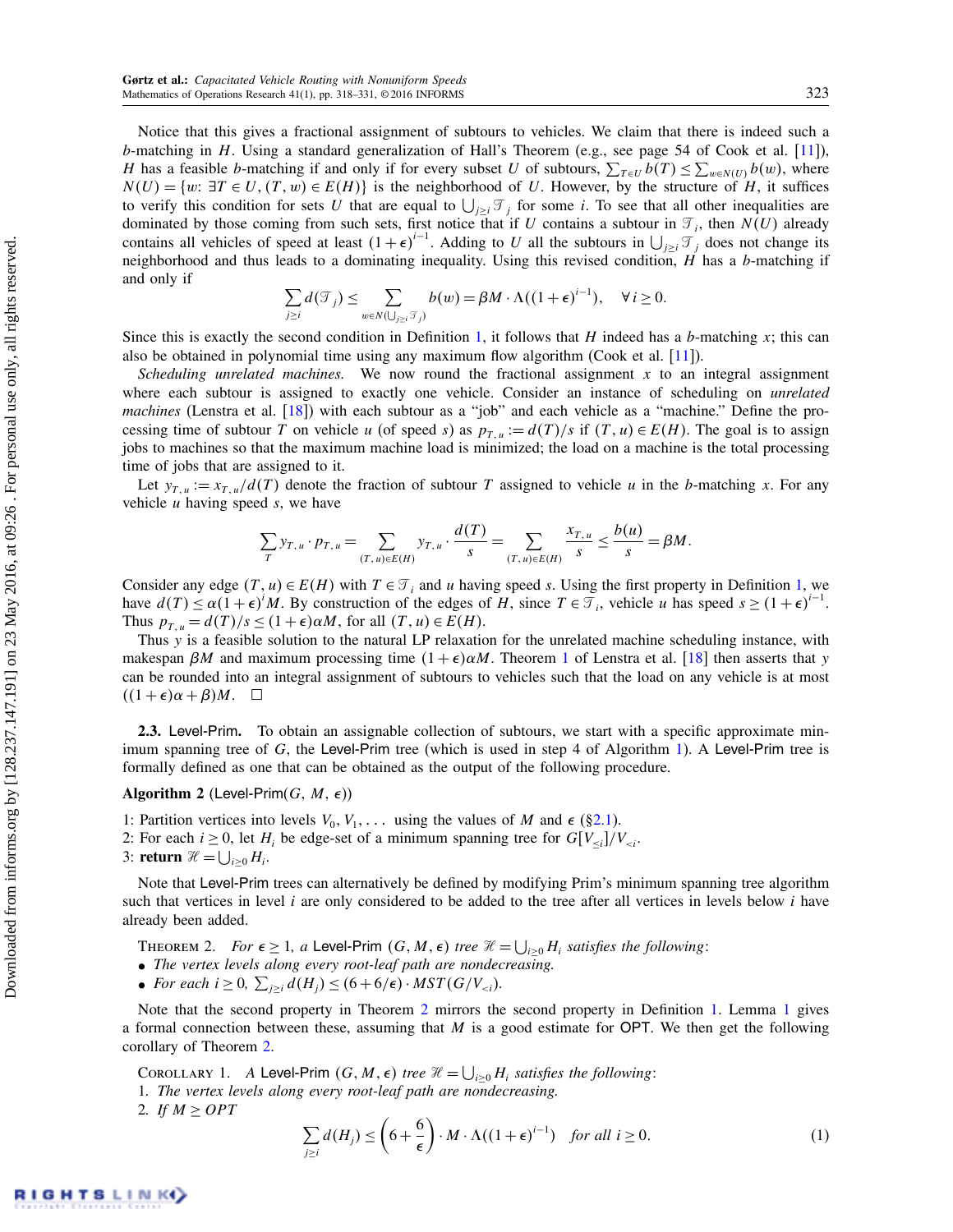

<span id="page-7-0"></span>FIGURE 1. Instance with depot (square node), n gray nodes, and n black nodes. The distance between the depot and each gray node, and the distance between pairs of gray nodes, is  $M$ . The distance between a gray node and a black node is also  $M$ , and the distance between any pair of black nodes is  $M/n$ . With  $\epsilon = 1$ , we have  $V_0$  consisting of the depot and gray nodes, and  $V_1$  containing all black nodes. Notice that  $d(T \cap E_1) = n \cdot M$ , whereas  $MST(G/V_0) < 2M$ .

In the rest of this section, we prove Theorem [2.](#page-6-1) It is easy to see that for every  $l \ge 0$ ,  $\bigcup_{j=0}^{l} H_j$  spans  $G[V_{\le l}]$ ; hence the procedure produces a spanning tree for G. Moreover, by construction we obtain that every root-leaf path in  $H$  traverses the levels in nondecreasing order as desired. Thus, we focus on proving the second property in the theorem.

We compare the length of  $H$  to that of a specific LAST (light approximate shortest path tree) instead of directly comparing it to an *MST*. The following LAST is implicit in the construction given in Khuller et al. [\[17\]](#page-14-9); for completeness, we outline a proof in Appendix A. Recall that a *spider* is a tree with at most one vertex (the center) having degree greater than two.

<span id="page-7-3"></span>THEOREM 3 (KHULLER ET AL. [\[17\]](#page-14-9)). Given any metric space  $(V, d)$  with root r and  $\epsilon > 0$ , there exists a spanning spider L with center r (seen as a subgraph of the complete graph of the metric space) such that

- For each  $u \in V$ , the shortest-path distance  $d_L(r, u)$  from r to u in L is at most  $(1+\epsilon) \cdot d(r, u)$ .
- The length of L is  $d(L) \leq 2(1 + 1/\epsilon) \cdot MST$ .

We remark that we cannot use a LAST directly instead of Level-Prim since the former does not need to have the properties asserted by Theorem [2;](#page-6-1) it is easy to find a LAST that does not satisfy the first property, whereas Figure [1](#page-7-0) also shows that the second can also be violated by an arbitrary amount.

*Proof of Theorem [2.](#page-6-1)* We prove the second condition for any  $i \ge 0$ . Let  $G' = G/V_{\le i}$  denote the graph obtained by contracting vertices  $V_{\leq i}$  to a new depot r'. We let d' denote the resulting shortest path metric on G'. For each  $l \geq 0$  and  $v \in V_{i+l}$ , we have

<span id="page-7-2"></span><span id="page-7-1"></span>
$$
d'(r', v) \le d(r, v) \le (1 + \epsilon)^{i+l} M \tag{2}
$$

$$
d'(r', v) \ge d(r, v) - (1 + \epsilon)^{i-1}M > (1 + \epsilon)^{i-1}M \cdot ((1 + \epsilon)^{i} - 1)
$$
\n(3)

Inequality [\(2\)](#page-7-1) follows immediately from the definition of d' and  $V_{i+l}$ . To see inequality [\(3\)](#page-7-2), note that  $d'(r', v) =$  $\min\{d(u, v): u \in V_{\leq i}\} = d(w, v)$  for some  $w \in V_{\leq i}$ ; by triangle inequality, we have  $d(w, v) \geq d(r, v) - d(r, w)$ , which is at least  $d(r, v) - (1 + \epsilon)^{i-1}M$  by definition of  $V_{\leq i}$ .

Notice that levels  $V_j$ s are defined relative to the original metric; however, [\(2\)](#page-7-1) and [\(3\)](#page-7-2) show that even under the new distances  $d'$ , vertices in a level are at roughly the same distance from the new depot  $r'$ .

Let L be a spider LAST obtained by applying Theorem [3](#page-7-3) on metric  $d'$  with root r'. Let  $\mathcal{P}$  denote the set of all root-leaf paths in L, and note that  $\mathcal{P}$  is an edge-disjoint collection. Also set  $M' := (1 + \epsilon)^{i-1}M$  and  $\theta := 3$ . The next claim shows that each root-leaf path in  $\mathcal P$  crosses levels *almost* in increasing order.

<span id="page-7-4"></span>CLAIM 1. Consider any root-leaf path  $P = (r' = u_1 \rightarrow u_2 \rightarrow \cdots \rightarrow u_k)$  in  $\mathcal{P}$ . For every pair of nodes  $u_a, u_b \in P$  with  $a < b$ , if  $u_a \in V_{i+l+\theta}$  for some  $l \ge 0$ , then we have  $u_b \in V_{>i+l}$ .

PROOF. Suppose (for a contradiction) that there is some value  $l \ge 0$  and a pair of nodes  $u_a, u_b \in P$  with  $a < b$ ,  $u_a \in V_{i+l+\theta}$  and  $u_b \in V_{\leq i+l}$ . Then

$$
d'_{L}(r', u_{b}) > d'_{L}(r', u_{a}) \geq d'(r', u_{a}) \geq M' \cdot ((1 + \epsilon)^{l + \theta} - 1) \geq M'(1 + \epsilon)^{l + 2},
$$

where the third inequality is because of [\(3\)](#page-7-2) since  $u_a \in V_{i+l+\theta}$ , and the last inequality uses

$$
(1+\epsilon)^{l+\theta}-1=\epsilon((1+\epsilon)^{l+\theta-1}+(1+\epsilon)^{l+\theta-2}\cdots+1)>(1+\epsilon)^{l+2}
$$

for  $\epsilon \ge 1$  and  $\theta = 3$ . On the other hand,  $d'(r', u_b) \le (1+\epsilon)^{l+1}M'$  by [\(2\)](#page-7-1) since  $u_b \in V_{\le l+1}$ , so we obtain  $d'_{L}(r', u_{b}) > (1 + \epsilon) \cdot d'(r', u_{b})$ , which contradicts the definition of L (see Theorem [3\)](#page-7-3).  $\square$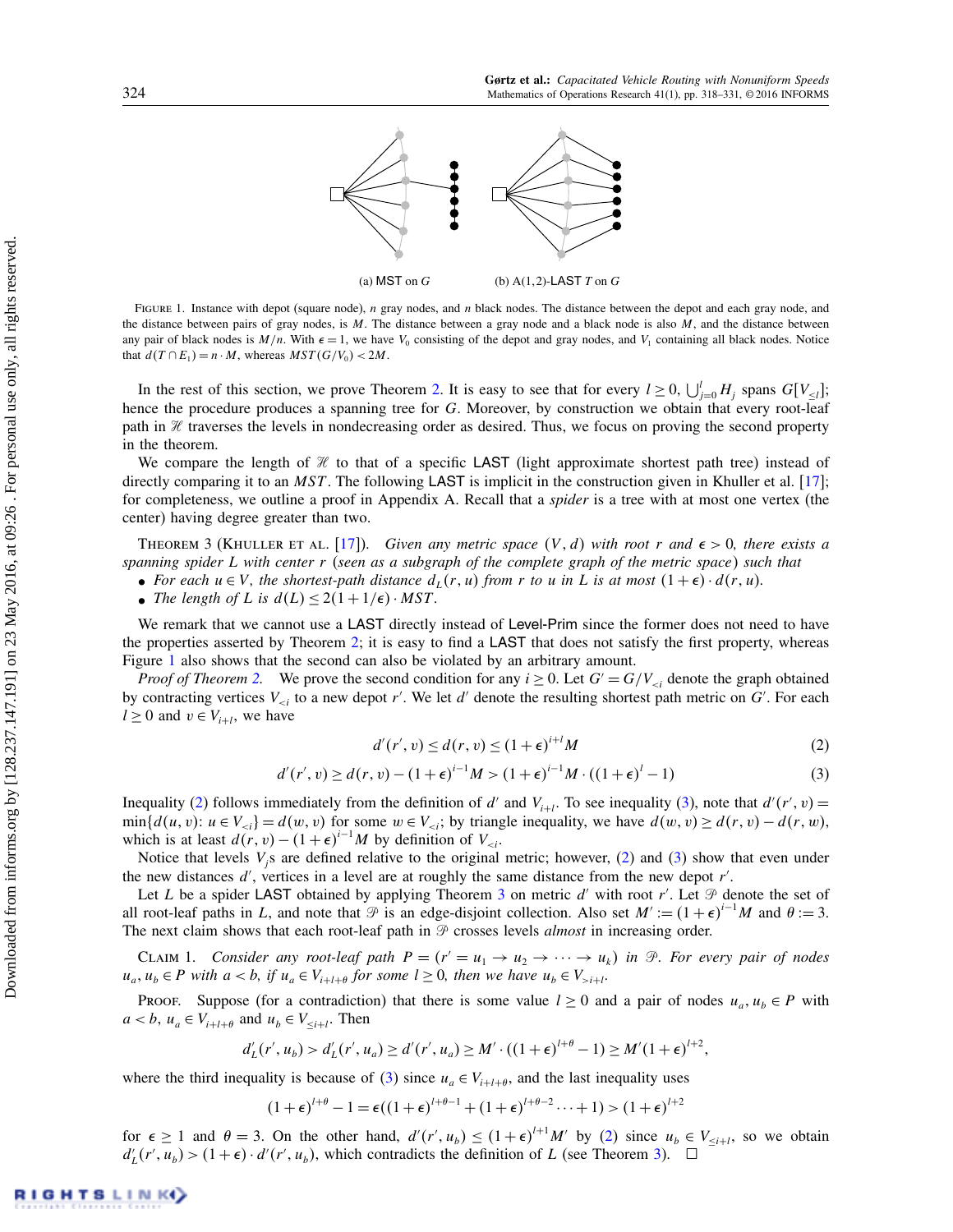

<span id="page-8-1"></span>FIGURE 2. Spiders  $L$  (top) and  $L'$  (bottom). Each root-leaf path in  $L$  corresponds to three *monotone* root-leaf paths in  $L'$  depicted by solid, dotted, and dashed paths.

Now we transform  $L$  into another spider  $L'$  that traverses levels in nondecreasing order as follows (see also Figure [2\)](#page-8-1). For each root-leaf path  $P = (r = u_1 \rightarrow u_2 \rightarrow \cdots \rightarrow u_k)$ , perform the following modification. For each  $q \in \{0, 1, \ldots, \theta - 1\}$ , let  $P_q$  denote the path obtained from P by shortcutting over all vertices not in levels indexed q modulo  $\theta$ ; more precisely, if  $u_{a_1}, u_{a_2}, \ldots, u_{a_{k'}}$  are the nodes in P at levels q modulo  $\theta$  (with  $a_1 < a_2 < \cdots < a_{k'}$ , we set  $P_q = (u_{a_1} \to u_{a_2} \to \cdots \to u_{a_{k'}})$ . Notice that  $P_q$  crosses levels *monotonically*: if not, there must be some  $a < b$  in P with  $u_a \in V_{\geq i+l+\theta}$  and  $u_b \in V_{\leq i+l}$ , contrary to Claim [1.](#page-7-4) Also, by employing the triangle inequality, we have that  $d'(P_q) \leq d'(P)$  for all q. Finally define the spider L' as the union of the paths  $\{P_0, P_1, \ldots, P_{\theta-1}\}$  over all root-leaf paths  $P \in \mathcal{P}$ .

By construction, the vertex levels along each root-leaf path of L' are nondecreasing. Additionally  $d'(L') \leq$  $\theta \cdot \sum_{P \in \mathcal{P}} d'(P) = \theta \cdot d'(L) \leq \theta(2 + 2/\epsilon) \cdot MST(G/V_{\leq i})$  by Theorem [3.](#page-7-3)

Now partition the edges of  $L'$  as

$$
\Delta_l = \begin{cases} L'[V_{\leq i}] & \text{if } l = 0, \\ L'[V_{\leq i+l}]\backslash L'[V_{< i+l}] & \text{if } l \geq 1. \end{cases}
$$

By the monotone property of paths in L', it follows that  $L'[V_{\leq i+l}]$  is connected for every  $l \geq 0$ ; recall that  $L'[V_{\leq i+l}]$  is a subgraph of  $G' = G/V_{\leq i}$ . Thus  $\Delta_l$  corresponds to a spanning tree in the graph  $G[V_{\leq i+l}]/V_{\leq i+l}$ . Since  $H_{i+l}$  in the Level-Prim construction is chosen to be an MST in  $G[V_{\leq i+l}]/V_{\leq i+l}$ , we obtain  $d(H_{i+l}) \leq d'(\Delta_l)$ . Thus,

$$
\sum_{j\geq i} d(H_j) \leq \sum_{l\geq 0} d'(\Delta_l) = d'(L') \leq 6\left(1+\frac{1}{\epsilon}\right) \cdot MST(G/V_{
$$

This concludes the proof of Theorem [2.](#page-6-1) Theorem [3](#page-7-3) is proved in the appendix.

<span id="page-8-0"></span>**2.4. Decomposition procedure.** In this section we decompose a Level-Prim tree  $\mathcal{H}$  into an assignable collection  $\{\mathcal{T}_i\}_{i\geq 0}$  of r-cycles (step 7 of Algorithm [1\)](#page-4-1). Motivated by Corollary [1,](#page-6-3) the idea is to essentially partition each subgraph  $H_i$  into many pieces and connect them to r.

To get an idea of the decomposition algorithm, suppose that each connected component in  $H_i$  is large enough, i.e., has length at least  $(1 + \epsilon)^{t}M$ . Then we can proceed as follows. For each  $i \ge 0$ , take a Euler tour of each connected component of  $H_i$  and partition them into paths of length approximately  $(1 + \epsilon)^i M$  each; finally, add edges from r to the ends of each path to obtain collection  $\mathcal{T}_i$  of r-cycles. The main observation is that each edge added to connect a path to the root has approximately the same length as the path itself. Then by construction of the paths, we get that  $\{\mathcal{T}_i\}_{i\geq 0}$  satisfies the first property of an assignable collection; further, using [\(1\)](#page-6-2), we get that the second property is satisfied as well.

Notice that it was crucial to partition  $H_i$  into parts of length  $\Omega(1) \cdot (1+\epsilon)^i M$ . But this is problematic when  $H_i$  has a small connected component. To deal with this, we show that every small component in  $H_i$  is attached

<span id="page-8-2"></span><sup>&</sup>lt;sup>1</sup> Note that each edge in  $\Delta_l$  is present in  $G[V_{\leq i+l}]/V_{\leq i+l}$ , and the shortest-path distance between its end points may only have reduced in comparison to  $G' = G/V_{\leq i}$ .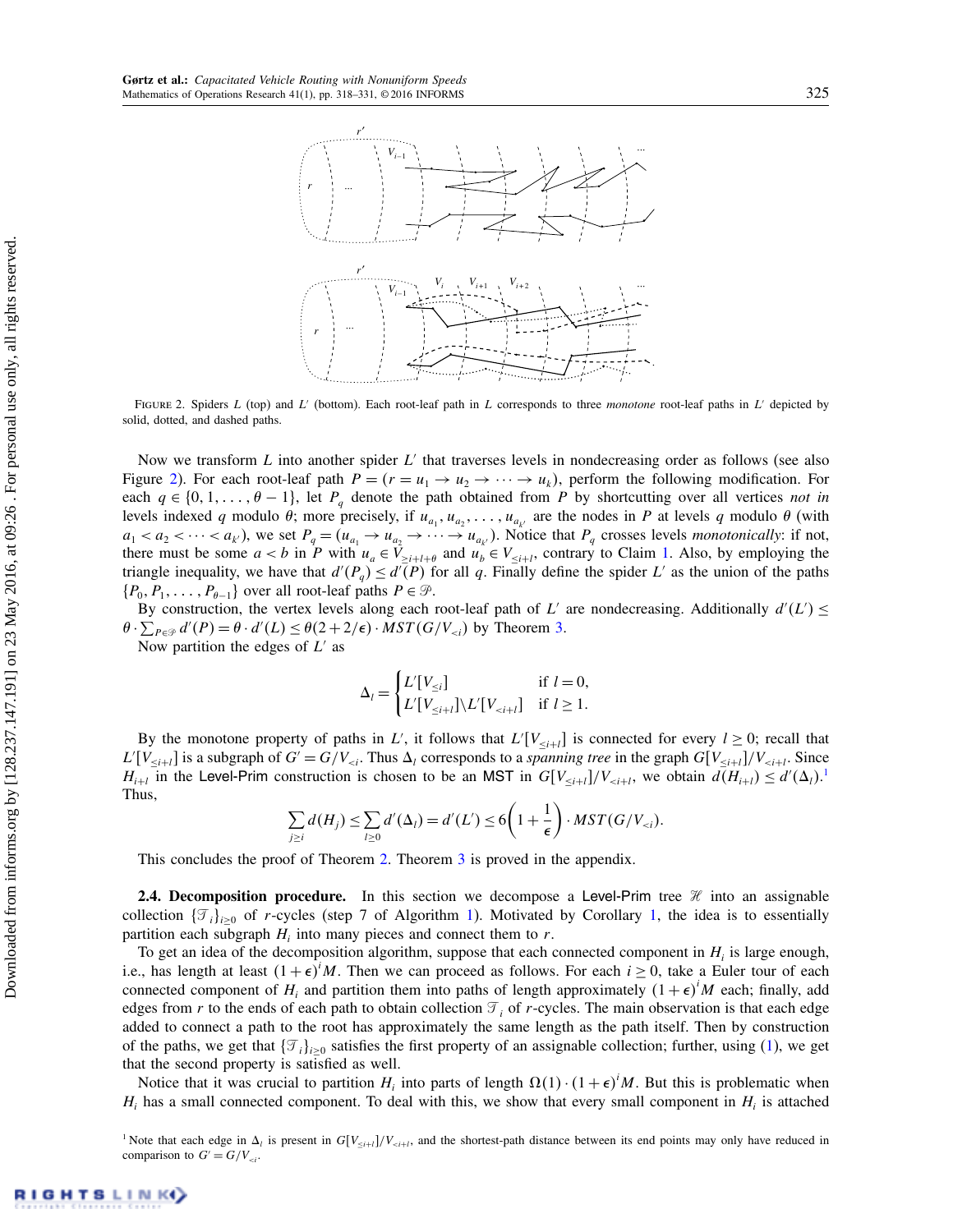

<span id="page-9-0"></span>Figure 3. Illustration for step 1 of the decomposition procedure.

to ("dangling" from) a large enough component in  $H_{i-1}$ ; then we simply treat the small  $H_i$  component as an integral part of the latter.

Now we formally describe the proposed decomposition procedure.

Step 1 (create subtrees). Let  $\mathcal{S}_0 = \{H_0\}$ . For each level  $i \geq 1$ , partition the edges of  $H_i$  into a collection  $\mathcal{S}_i$ of (unrooted) subtrees such that each subtree contains exactly one edge from  $V_{\leq i}$  to  $V_i$ . For any  $\tau \in \mathcal{S}_i$  call the unique edge from  $V_{\leq i}$  to  $V_i$  its *head-edge h(* $\tau$ ). Note that such a partition is indeed possible since  $H_i/V_{\leq i}$  is connected. See Figure [3.](#page-9-0)

Any subtree in  $\mathcal{S}_i$  (for  $i \geq 0$ ) is referred to as a level i subtree. Note that head-edges are defined only for subtrees in level 1 and above.

Step 2 (mark subtrees). Define  $\gamma := \epsilon/((2+\epsilon)(1+\epsilon))$ . For each level  $i \ge 0$ , mark those  $\tau \in \mathcal{S}_i$  that have  $d(\tau) \ge \gamma \cdot (1+\epsilon)^{i}M$ . In addition, mark the tree  $H_0$  in  $\mathcal{S}_0$ . Let  $\mathcal{S}_i^m$  and  $\mathcal{S}_i^u$  denote the marked and unmarked subtrees in  $\mathcal{S}_i$ .

Step 3 (assign unmarked subtrees). For each level  $i \ge 1$  and unmarked  $\sigma \in \mathcal{S}_i^u$ , define its "parent"  $\pi(\sigma)$  as the subtree in  $\bigcup_{j < i} \mathcal{S}_j$  containing the other end point of  $h(\sigma)$ .

CLAIM 2. For  $i \geq 1$  and unmarked  $\sigma \in \mathcal{S}_i^u$ ,  $\pi(\sigma) \in \mathcal{S}_{i-1}$ . Moreover,  $\pi(\sigma)$  is marked.

PROOF. Since  $\sigma$  is unmarked in level  $i \ge 1$ , we have  $d(h(\sigma)) \le d(\sigma) < \gamma \cdot (1+\epsilon)^{i} M$ . Let  $h(\sigma) = (v, w)$ where  $v \in \pi(\sigma)$  and  $w \in V_i$ . By definition  $v \in V_{\leq i}$ , but in fact we have  $v \in V_{i-1}$ : otherwise,  $d(h(\sigma)) = d(v, w) \ge$  $d(r, w) - d(r, v) > (1 + \epsilon)^{i-1}M - (1 + \epsilon)^{i-2}M > \gamma \cdot (1 + \epsilon)^iM$ , meaning that  $\sigma$  is marked, contrary to the assumption. Thus  $\pi(\sigma) \in \mathcal{S}_{i-1}$ .

For the second part of the claim, notice that if  $i = 1$ , then  $\pi(\sigma) = H_0$ , which is always marked. Suppose  $i \ge 2$ . From the above,  $\pi(\sigma)$  is in level  $i - 1 \ge 1$  and hence contains a head-edge. This implies that  $\pi(\sigma)$  contains some vertex *u* ∈  $V_{lt-1}$ , namely an end point of  $h(π(σ))$ . Employing triangle inequality twice, we have

 $d(u, v) + d(v, w) > d(u, w) > d(r, w) - d(r, u).$ 

Since  $w \in V_i$  and  $u \in V_{\leq i-2}$ , we have  $d(r, w) - d(r, u) > (1 + \epsilon)^{i-1}M - (1 + \epsilon)^{i-2}M = \epsilon (1 + \epsilon)^{i-2}M$ . That is,  $d(u, v) + d(v, w) > \epsilon (1 + \epsilon)^{i-2}M$ . Since  $\sigma$  is unmarked,  $d(v, w) < \gamma (1 + \epsilon)^i M$ . Hence,

$$
d(\pi(\sigma)) \ge d(u,v) > \epsilon (1+\epsilon)^{i-2}M - \frac{\epsilon}{2+\epsilon}(1+\epsilon)^{i-1}M = \gamma \cdot (1+\epsilon)^{i-1}M.
$$

This implies that subtree  $\pi(\sigma)$  is marked (in level  $i - 1$ ).  $\Box$ 

Step 4 (partition marked subtrees). For each level  $i \ge 0$  and marked  $\tau \in \mathcal{S}_i^m$ , define Dangle $(\tau) = \pi^{-1}(\tau)$  as the set of all unmarked  $\sigma \in \mathcal{S}_{i+1}^u$  having  $\pi(\sigma) = \tau$ ; see also Figure [4.](#page-10-0) We will partition the tree  $\tau \cup$ Dangle( $\tau$ ) into subtours. Take a Euler tour of  $\tau \cup$  Dangle( $\tau$ ) by "doubling" its edges and split the resulting tour into maximal paths of length at most  $2(1+\epsilon)^{i+1}M$  each; let  $P_1,\ldots,P_q$  denote the resulting paths. Finally, add edges from r to the end points of each of these paths to obtain a collection  $\mathcal{T}_i(\tau)$  of r-cycles.

<span id="page-9-1"></span>CLAIM 3. For any  $T \in \mathcal{T}_i(\tau)$ , we have  $d(T) \leq (4 + 4\epsilon) \cdot (1 + \epsilon)^i M$ .

<span id="page-9-2"></span>PROOF. Notice that every  $T \in \mathcal{T}_i(\tau)$  consists of a path  $P_j$  (for some  $1 \le j \le q$ ) and edges from r to both end points of  $P_j$ . By construction,  $d(P_j) \le 2(1+\epsilon)^{i+1}M$ . Moreover, since  $P_j$  only contains vertices from  $V_{\le i+1}$ , the two additional edges increase the length by at most  $2(1+\epsilon)^{i+1}M$ .  $\Box$ 

Downloaded from informs.org by [128.237.147.191] on 23 May 2016, at 09:26 . For personal use only, all rights reserved. Downloaded from informs.org by [128.237.147.191] on 23 May 2016, at 09:26 . For personal use only, all rights reserved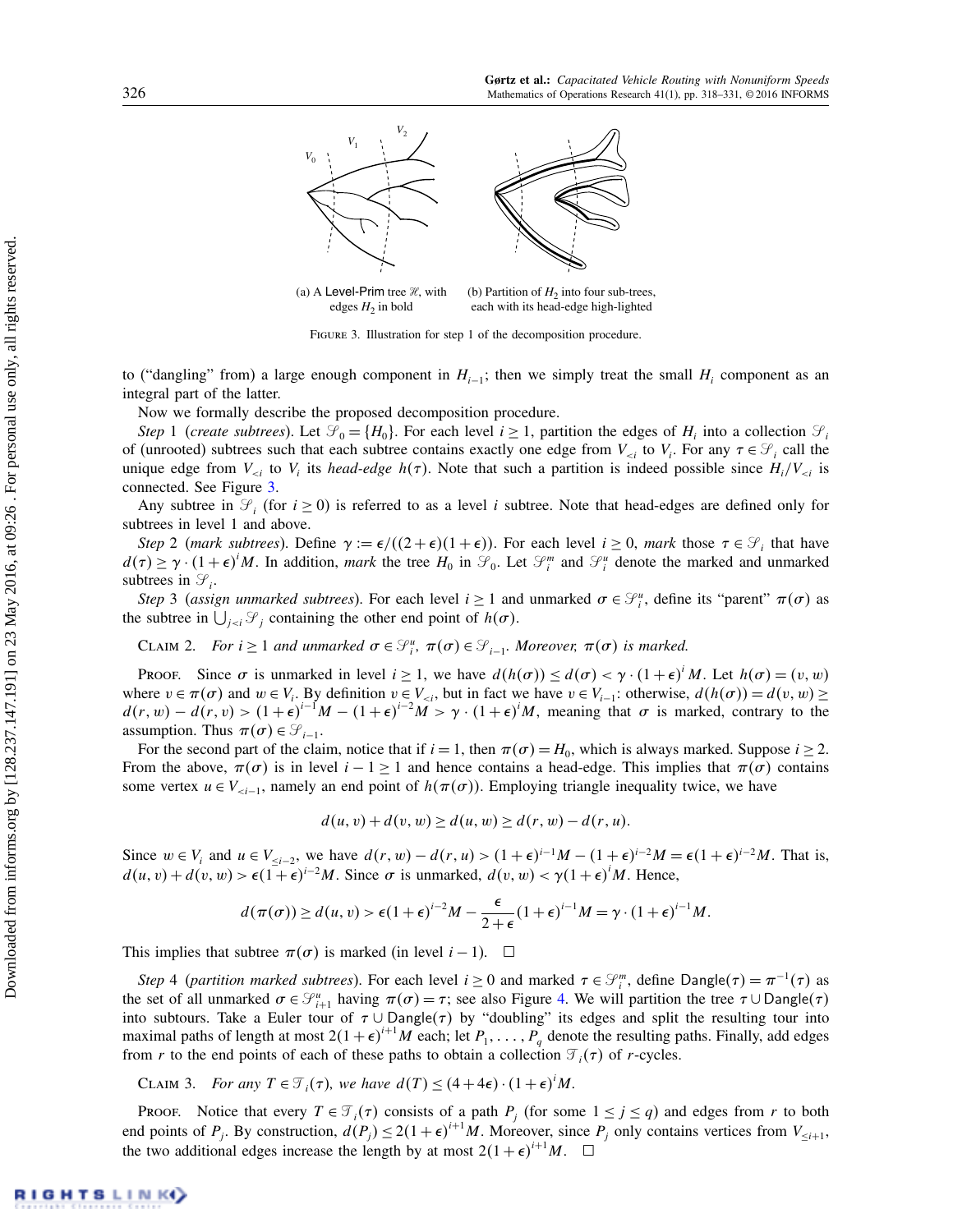

The head-edges of all subtrees are highlighted Dangle(*T*<sub>1</sub>) = {*T*<sub>3</sub>,*T*<sub>4</sub>} and Dangle(*T*<sub>2</sub>) = {*T*<sub>5</sub>,*T*<sub>6</sub>,*T*<sub>7</sub>} Dashed lines denote marked subtrees  $\mathcal{S}_{i+1}^m = \{T_8, T_9\}$ Solid lines denote marked subtrees  $\mathcal{S}_i^m = \{T_1, T_2\}$ subtrees  $\mathcal{S}_{i+1}^{\mu} = \{T_3, T_4, T_5, T_6, T_7\}$ Dotted lines denote unmarked

<span id="page-10-0"></span>FIGURE 4. Marked and unmarked subtrees, and dangles.

CLAIM 4.  $T \in \mathcal{T}_{i}(\tau) d(T) \leq \max\{4 + 4/\epsilon, 6\} \cdot [d(\tau) + d(\mathsf{Dangle}(\tau))].$ 

Proof. We break the analysis into two cases depending on q. Suppose first that  $q = 1$ ; namely,  $\mathcal{T}_i(\tau)$ consists of a single subtour T. If  $i = 0$ , then  $\tau$  contains r and  $d(T) \leq 2 \cdot d(\tau) + 2 \cdot d(\text{Dangle}(\tau))$ . Assume  $i > 1$ , in which case  $\tau$  has a vertex  $u \in V_{\le i}$ , namely, an end point of  $h(\tau)$ . By adding edges from r to this vertex u, we can ensure  $d(T) \leq 2(1+\epsilon)^{i-1}M + 2 \cdot d(\tau) + 2 \cdot d(Dangle(\tau))$ . Also, because  $\tau$  is marked, we have  $d(\tau) \geq \gamma \cdot (1+\epsilon)^{i}M$  implying that  $(1+\epsilon)^{i-1}M \leq ((2+\epsilon)/\epsilon) \cdot d(\tau)$ . Thus  $d(T) \leq (4+4/\epsilon) \cdot d(\tau \cup \text{Dangle}(\tau))$ .

Now suppose  $q \ge 2$ . This means  $d(\tau \cup \text{Dangle}(\tau)) > (q-1)(1+\epsilon)^{i+1}M$ . Recall that each edge added from the root has length at most  $(1 + \epsilon)^{i+1}M$  since  $\tau \cup$  Dangle( $\tau$ ) lies in  $V_{\leq i+1}$ . Therefore,

$$
\sum_{T \in \mathcal{T}_i(\tau)} d(T) \leq 2q \cdot (1+\epsilon)^{i+1} M + 2 \cdot d(\tau \cup \textsf{Dangle}(\tau)) \leq \left(\frac{2q}{q-1} + 2\right) \cdot d(\tau \cup \textsf{Dangle}(\tau))
$$

Since  $q \ge 2$ , the last term is at most  $6 \cdot d(\tau \cup \text{Dangle}(\tau))$ . □

For each level  $i \ge 0$ , define collection  $\mathcal{T}_i = \bigcup_{\tau \in \mathcal{S}_i^m} \mathcal{T}_i(\tau)$  of r-cycles. The following lemma summarizes the key property of our decomposition procedure.

<span id="page-10-1"></span>LEMMA 3. Suppose that inequality [\(1\)](#page-6-2) holds; then the collection  $\{\mathcal{T}_i\}_{i\geq 0}$  obtained from the above procedure is  $(\alpha, \beta)$ -assignable, with  $\alpha = 4 + 4\epsilon$  and  $\beta = (6 + 6/\epsilon) \cdot \max\{6, 4 + 4/\epsilon\}.$ 

Proof. We will show that the collection  $\{\mathcal{T}_i\}_{i\geq 0}$  satisfies the two properties in Definition [1.](#page-5-0) By Claim [3,](#page-9-1) each subtour in  $\mathcal{T}_i$  has length at most  $\alpha \cdot (1 + \epsilon)^i M$ , proving the first property in Definition [1.](#page-5-0)

To see the second property in Definition [1,](#page-5-0) fix any  $i \ge 0$ . Due to the assumption that [\(1\)](#page-6-2) holds, it suffices to prove that  $\sum_{j\geq i} d(\mathcal{T}_j) \leq \max\{6, 4+4/\epsilon\} \cdot \sum_{j\geq i} d(H_j)$  $\sum_{j\geq i} d(\mathcal{T}_j) \leq \max\{6, 4+4/\epsilon\} \cdot \sum_{j\geq i} d(H_j)$  $\sum_{j\geq i} d(\mathcal{T}_j) \leq \max\{6, 4+4/\epsilon\} \cdot \sum_{j\geq i} d(H_j)$ . Using Claim 4 we obtain that

$$
d(\mathcal{T}_j) = \sum_{\tau \in \mathcal{S}_j^m} d(\mathcal{T}_i(\tau)) \leq \beta' \cdot \sum_{\tau \in \mathcal{S}_j^m} [d(\tau) + d(\text{Dangle}(\tau))] = \beta' \cdot (d(\mathcal{S}_j^m) + d(\mathcal{S}_{j+1}^u)),
$$

where  $\beta' = \max\{6, 4 + 4/\epsilon\}$ . The last equality above uses the fact that  $\{\text{Dangle}(\tau): \tau \in \mathcal{S}_{j}^{m}\}\$ is a partition of  $\mathcal{S}_{j+1}^u$ . The desired inequality follows by observing that

$$
\sum_{j\geq i} d(\mathcal{S}_j^m) + \sum_{j\geq i} d(\mathcal{S}_{j+1}^u) \leq \sum_{j\geq i} d(\mathcal{S}_j) = \sum_{j\geq i} d(H_j).
$$

This concludes the proof of Lemma [3.](#page-10-1)  $\Box$ 

2.5. Final analysis of algorithm. First, notice that every step of Algorithm [1](#page-4-1) can indeed be implemented in polynomial time. By Corollary [1](#page-6-3) we are guaranteed that the if condition [\(1\)](#page-6-2) holds whenever  $M \geq OPT$ . By the update rule for M, it follows that the step 7 is executed with  $M \leq (1+\delta)OPT$ . In this case, Lemma [3](#page-10-1) implies (with  $\epsilon = 2$  $\epsilon = 2$ ) that we obtain a (12, 54)-assignable collection  $\{\mathcal{T}_i\}_{i \geq 0}$ . Given this, Lemma 2 guarantees that step 8 finds a solution to HetTSP with makespan at most  $90 \cdot M \le 90(1+\delta) \cdot OPT$ .

Finally, we bound the number of iterations. As noted above, the algorithm halts before M becomes larger than  $(1+\delta)OPT$ , which is at most  $4(\sum_{v} d(r, v)/\max_i \lambda_i) \leq 4|V| \max_{v} (d(r, v)/\max_i \lambda_i)$  (attained by the solution that uses the fastest vehicle to visits all the vertices). Since M is initialized at  $\max_{\nu} (d(r, \nu)/\max_{i} \lambda_i)$  and increased by a  $1+\delta$  factor in every iteration, it follows that the loop is executed at most  $O(1/\delta \log |V|)$  times. Therefore, the entire algorithm runs in polynomial time. This proves the first part of Theorem [1.](#page-3-0)

Downloaded from informs.org by [128.237.147.191] on 23 May 2016, at 09:26 . For personal use only, all rights reserved. Downloaded from informs.org by [128.237.147.191] on 23 May 2016, at 09:26 . For personal use only, all rights reserved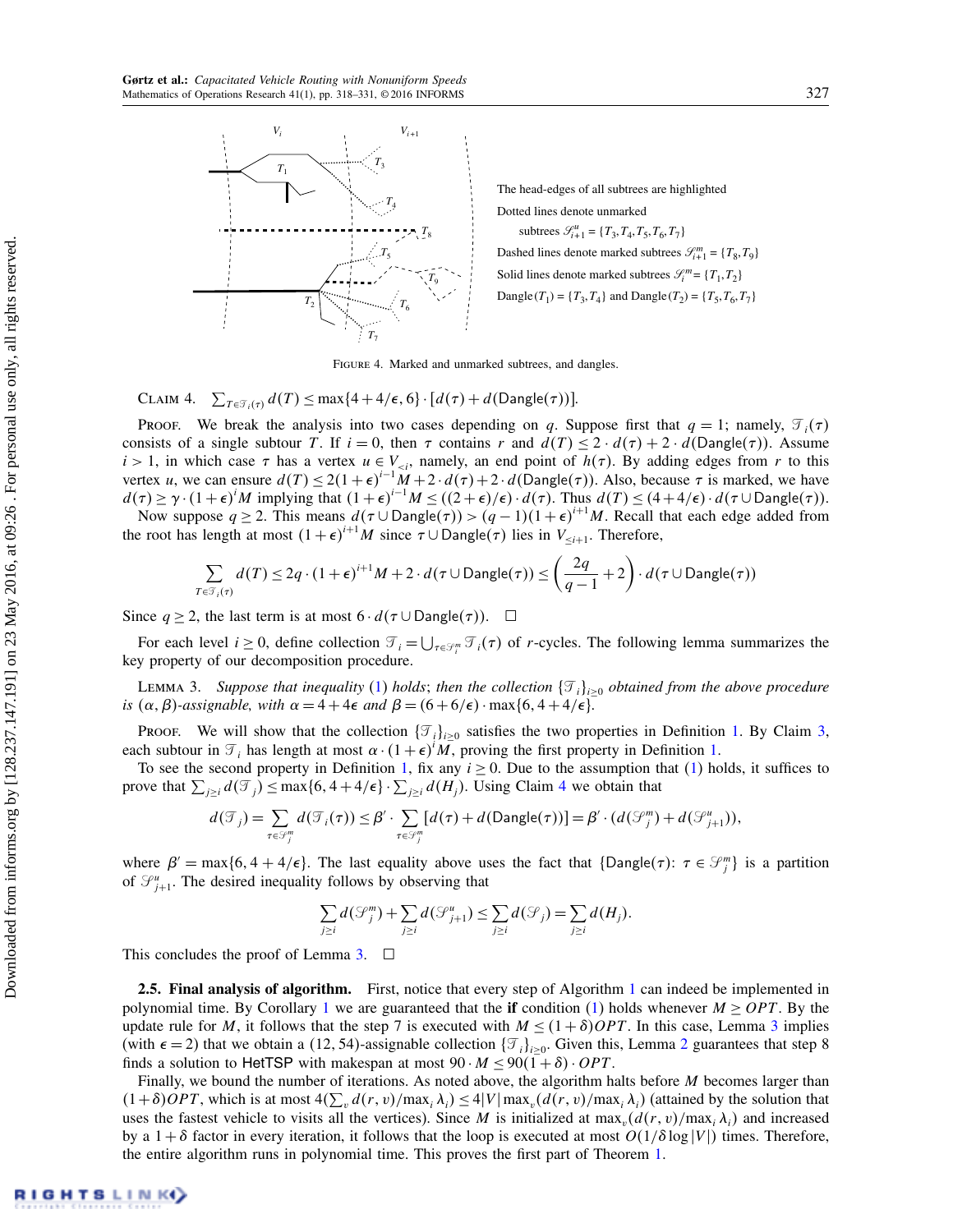<span id="page-11-1"></span>3. Algorithm for HetCVRP. Recall the Heterogeneous CVRP (HetCVRP) consisting of a metric  $(V, d)$ denoting distances between vertices, depot  $r \in V$  (containing an infinite supply of items), demands  $\{q_v\}_{v \in V}$ , and k vehicles with speeds  $\{\lambda_i\}_{i=1}^k$ , each having capacity Q. A solution to HetCVRP consists of tours  $\{\sigma_i\}_{i=1}^k$  (each starting and ending at r) for the  $k$  vehicles so that all demands are satisfied and each vehicle carries at most  $Q$ items at any point in time. The objective is to minimize the *maximum completion time*,  $\max_{i=1}^{k} (d(\sigma_i)/\lambda_i)$ .

We study the unsplit-delivery version of HetCVRP here, where the entire demand at a vertex must be served in a single visit to it, so the demands satisfy  $\max_{v \in V} q_v \leq Q$ . In the alternative (less restrictive) split-delivery HetCVRP, the demand at a vertex may be served by multiple visits to it. It is clear that for any instance of HetCVRP, the optimal value under split-deliveries is at most that under unsplit-deliveries. We give an algorithm for unsplit-delivery HetCVRP that achieves a constant factor approximation relative to the optimal split-delivery routing.

Before proceeding to the HetCVRP algorithm, we recall some known lower bounds for (single vehicle) CVRP. Consider an instance of CVRP with depot r, vehicle capacity Q, and demands  $\{q_v\}_{v\in V}$ . Let  $S = \{v \in V: q_v > 0\}$ be the set of vertices with strictly positive demands. Then the *optimal split-delivery* CVRP value is at least

<span id="page-11-2"></span>
$$
\max\bigg\{\frac{2}{Q}\sum_{v\in S}q_v\cdot d(r,v), TSP(\lbrace r\rbrace\cup S)\bigg\}.\tag{4}
$$

Above,  $TSP({r} \cup S)$  denotes the minimum length of a traveling salesman tour on vertices  ${r} \cup S$ . On the other hand, given any TSP tour  $\tau$  on  $\{r\} \cup S$ , it is known (Altinkemer and Gavish [\[1\]](#page-13-0)) that one can obtain in polynomial time an unsplit-delivery CVRP solution of length at most

<span id="page-11-4"></span>
$$
d(\tau) + \frac{4}{Q} \sum_{v \in S} q_v \cdot d(r, v).
$$
 (5)

The main idea in the following algorithm is to reduce each HetCVRP instance to a suitable instance of HetTSP. This involves modifying the input metric based on the above lower-bounds for (single vehicle) CVRP. To avoid ambiguity, we use  $OPT_{vrp}^s$  to denote the optimum for split-delivery  $HetCVRP$  and  $OPT_{tsp}$  to denote the optimum for  $HetTSP$ .

<span id="page-11-0"></span>THEOREM 4. Given any instance  $\mathcal F$  of HetCVRP, there is a polynomial-time constructible instance  $\mathcal F$  of HetTSP such that

•  $OPT_{tsp}(\mathcal{J}) \leq 5 \cdot OPT_{vrp}(\mathcal{J}).$ 

• Any solution to  $\oint$  of makespan M can be converted (in polynomial time) to an unsplit-delivery solution to  $\mathcal I$  having makespan M.

Proof. Let  $\mathcal F$  be an instance of HetCVRP on metric  $(V, d)$ , depot r, vehicle speeds  $\{\lambda_i\}_{i=1}^k$ , capacity  $Q$ , and demands  $\{q_v\}_{v\in V}$ . We construct a HetTSP instance  $\mathcal J$  on the same vertex set V, with root r and k vehicles of speeds  $\{\lambda_i\}_{i=1}^k$ . The metric  $(V, l)$  in  $\mathcal{J}$  is defined as follows. Set  $\Delta_v = 2q_v \cdot d(r, v)/Q$  for each  $v \in V$ . The distances l are

$$
l(u, v) := d(u, v) + \Delta_u + \Delta_v, \quad \forall u, v \in V.
$$

Notice that  $(V, l)$  is indeed a metric. We now prove the two claimed properties.

Below, we use the notation  $[k] := \{1, 2, \ldots, k\}.$ 

Split-delivery HetCVRP to HetTSP. Consider any split-delivery solution  $\{\sigma_i\}_{i=1}^k$  to  $\mathcal{F}$ . For each  $i \in [k]$  and  $v \in V$ , let  $c_i(v) \in [0, q_v]$  denote the amount of vertex v's demand that is served by vehicle i. (Note that we can have  $0 < c_i(v) < q_v$  since multiple vehicles may serve the demand at vertex v.) Let  $S_i = \{v \in V : c_i(v) > 0\}$  for each  $i \in [k]$ . Using the lower bound [\(4\)](#page-11-2) we have

<span id="page-11-3"></span>
$$
d(\sigma_i) \ge \max\left\{\frac{2}{Q}\sum_{v \in S_i} c_i(v) \cdot d(r, v), TSP_d(\{r\} \cup S_i)\right\}, \quad \forall i \in [k].
$$
 (6)

The subscript d in  $TSP_d(\cdot)$  denotes that it is the minimum length TSP tour in metric  $(V, d)$ .

We will construct a solution  $\{\tau_i\}_{i=1}^k$  to  $\mathcal{J}$  such that  $l(\tau_i) \leq 5 \cdot d(\sigma_i)$  for each  $i \in [k]$ . This would prove the first property. To obtain  $\{\tau_i\}_{i=1}^k$ , we consider the following instance of scheduling on unrelated machines. The k vehicles are "machines," and each vertex  $v \in V$  is a "job." The processing times are

$$
p_{i,v} := \begin{cases} 2 \cdot \Delta_v & \text{if } v \in S_i, \\ \infty & \text{otherwise,} \end{cases} \forall i \in [k], v \in V.
$$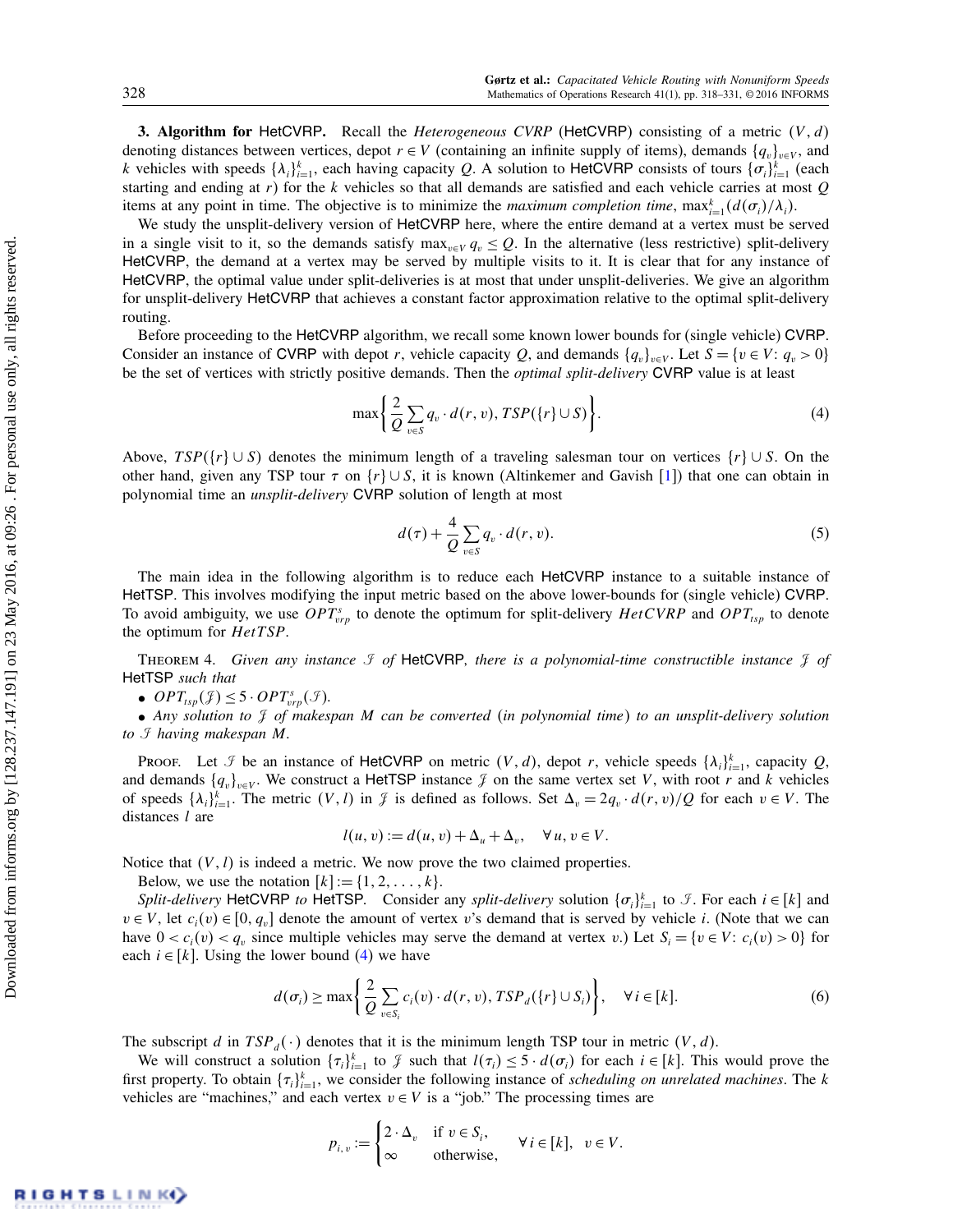Consider the fractional assignment  $x_{i,v} := c_i(v)/q_v$  for  $i \in [k]$ ,  $v \in V$ . Note that for each  $v \in V$ ,  $\sum_{i=1}^{k} x_{i,v} = 1$ . Since  $x_{i, v} = 0$  for  $v \notin S_i$ , assignment x induces a load on machine  $i \in [k]$  of

$$
2\sum_{v\in S_i}x_{i,v}\cdot\Delta_v=\frac{4}{Q}\sum_{v\in S_i}c_i(v)\cdot d(r,v)\leq 2\cdot d(\sigma_i),
$$

where the inequality uses [\(6\)](#page-11-3). Furthermore, for any  $i \in [k]$  and  $v \in V$  with  $x_{i,y} > 0$ , we have

$$
p_{i,v} = 2\Delta_v = 4d(r,v) \cdot \frac{q_v}{Q} \le 4 \cdot d(r,v) \le 2 \cdot TSP_d(\lbrace r \rbrace \cup S_i) \le 2 \cdot d(\sigma_i)
$$

The first inequality uses  $q_v \leq Q$ , the second uses  $v \in S_i$ , and the last is by [\(6\)](#page-11-3). Thus the rounding algorithm from Lenstra et al. [\[18\]](#page-14-8) implies an *integral assignment*  $\pi: V \to [k]$  such that for each  $i \in [k]$ ,

$$
\sum_{v \in \pi^{-1}(i)} p_{i,v} \leq \sum_{v} p_{i,v} \cdot x_{i,v} + \max\{p_{i,v}: x_{i,v} > 0\} \leq 2 \cdot d(\sigma_i) + 2 \cdot d(\sigma_i) = 4 \cdot d(\sigma_i).
$$

In particular,

$$
\pi^{-1}(i) \subseteq S_i
$$
 and  $2 \sum_{v \in \pi^{-1}(i)} \Delta_v \leq 4 \cdot d(\sigma_i)$ ,  $\forall i \in [k]$ .

We now define for each  $i \in [k]$ , tour  $\tau_i$  in metric l to be the optimal TSP tour on  $r \cup \pi^{-1}(i)$ . Thus,

$$
l(\tau_i) = TSP_i(r \cup \pi^{-1}(i)) = TSP_d(r \cup \pi^{-1}(i)) + \sum_{v \in \pi^{-1}(i)} 2 \cdot \Delta_v \leq 5 \cdot d(\sigma_i), \quad \forall i \in [k].
$$

The second equality uses the property of metric l that for any  $S\subseteq V$ , we have  $TSP_l(S) = TSP_d(S) + \sum_{v \in S} 2 \cdot \Delta_v$ . The inequality uses the above properties of  $\pi^{-1}(i)$  and that  $TSP_d(\lbrace r \rbrace \cup S_i) \leq d(\sigma_i)$  by [\(6\)](#page-11-3).

HetTSP to unsplit-delivery HetCVRP. Consider any solution  $\{\tau_i'\}_{i=1}^k$  to  $\mathcal{J}$ . We will construct in polynomial time an *unsplit-delivery* solution  $\{\sigma_i'\}_{i=1}^k$  to  $\mathcal{F}$  such that  $d(\sigma_i') \leq l(\tau_i')$ . This would prove the second property. Fix any  $i \in [k]$ . Let  $V_i \subseteq V$  denote the vertices visited in  $\tau'_i$ . By definition of the metric l, we have  $l(\tau'_i)$  $d(\tau_i') + \sum_{v \in V_i} 2 \cdot \Delta_v = d(\tau_i') + (4/Q) \sum_{v \in V_i} q_v \cdot d(r, v)$ . Using the Algorithm (Altinkemer and Gavish [\[1\]](#page-13-0)) for unsplit-delivery CVRP (single vehicle) on metric  $(V, d)$  with depot r, demands  $\{q_v : v \in V_i\}$ , and the given TSP tour  $\tau'_i$ , we obtain a solution  $\sigma'_i$ . By [\(5\)](#page-11-4),

$$
d(\sigma'_i) \leq d(\tau'_i) + \frac{4}{Q} \sum_{v \in V_i} q_v \cdot d(r, v) = l(\tau'_i).
$$

This completes the proof.  $\Box$ 

Combined with the constant factor approximation algorithm for HetTSP (previous section), this implies the second part of Theorem [1.](#page-3-0) Moreover, our performance guarantee for HetCVRP is relative to the less restrictive split-delivery version.

4. Concluding remarks. In this paper we gave constant-factor approximation algorithms for the TSP and CVRP problems in the presence of multiple nonuniform speed vehicles. An interesting open question regards the approximability of  $HetTSP$  and  $HetCVRP$  when vehicles originate at multiple different depots across the space. The current definition of an assignable collection and the definition of Level-Prim crucially depend on the presence of a unique depot; hence, an extension to the multidepot case is likely to require new ideas. Another interesting question is HetCVRP with nonuniform capacities, where the ideas presented in [§3](#page-11-1) do not seem to generalize directly.

Acknowledgments. Supported in part by The Danish Council for Independent Research—Natural Sciences grant DFF– 1323-00178. Supported in part by NSF grant CCF-1218382.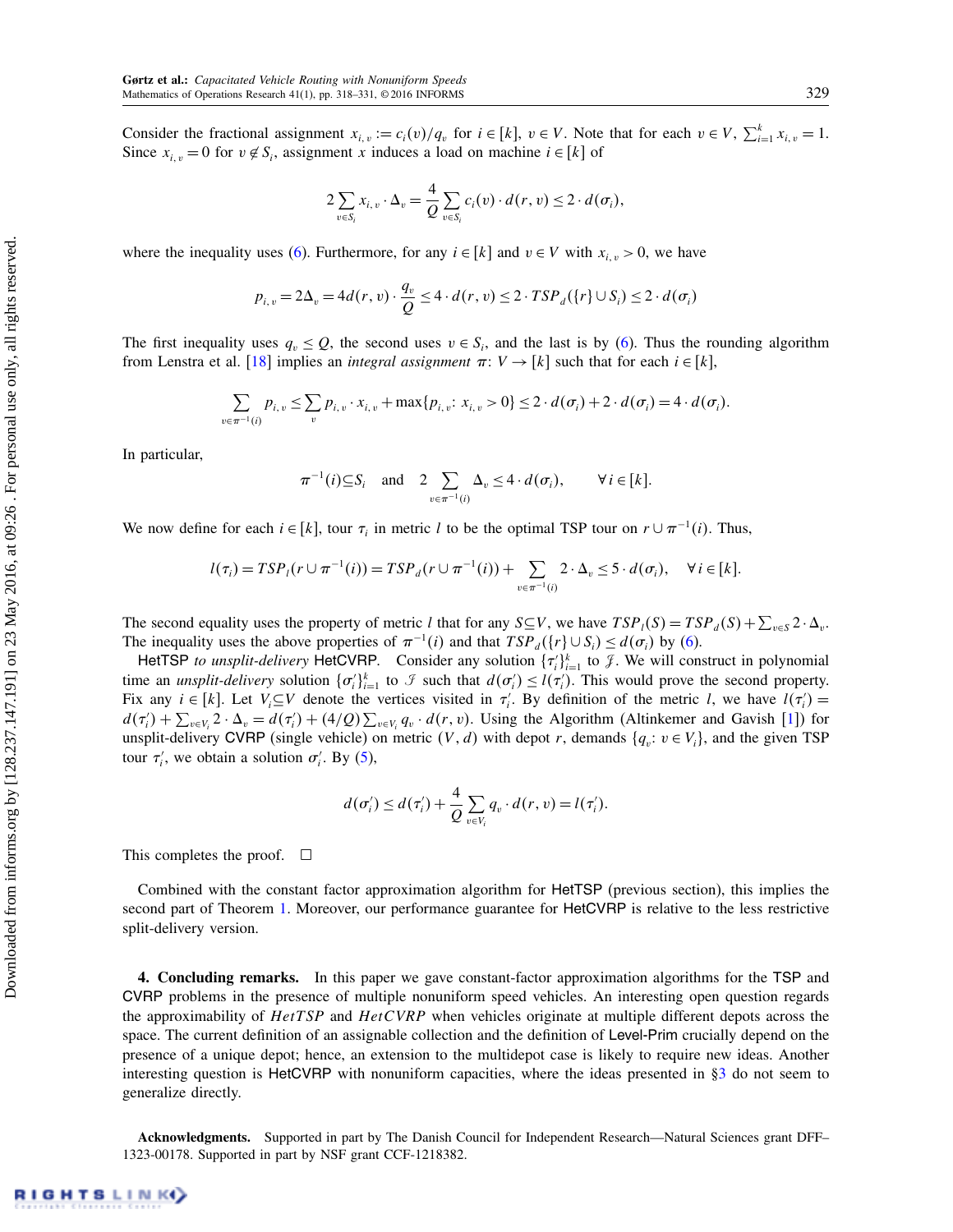Appendix A. Proof of Theorem [3.](#page-7-3) Given metric  $(V, d)$  with root r and any  $\epsilon > 0$ , we will show that the following algorithm produces an  $(\alpha, \beta)$ -spider, where  $\alpha := 1 + \epsilon$  and  $\beta := 2 + 2/\epsilon$ . In particular, we will show that the solution S<sup>\*</sup> is a spider where (a) its length  $d(S^*) \leq \beta \cdot MST$  and (b) the distance in  $S^*$  from any vertex v to the root r is at most  $\alpha \cdot d(r, v)$ .

#### Algorithm 3 ( $(\alpha, \beta)$ -Spider)

1: Consider an MST for G and traverse it along a Euler tour to obtain path  $S^0 = S = (r = u_1 \rightarrow u_2 \rightarrow \cdots \rightarrow u_n)$ such that  $d(S^0) \leq 2 \cdot MST$ .

2: for  $i$  from 1 to  $n$  do

3: if  $d_S(u_1, u_i) > \alpha d(u_1, u_i)$ , then

4: **add**  $(u_1, u_i)$  to S and **mark**  $u_i$ .

5: for each marked node  $u_i$ , remove  $(u_{i-1}, u_i)$  from S.

6: return  $S^* = S$ .

LEMMA 4. The graph  $S^*$  returned by the algorithm is a spider.

PROOF. The initial graph  $S^0$  is a path, and steps 2–4 add some edges. It is clear that after these additions (just before step 5) only the root  $u_1$  and marked nodes have degree larger than two. Moreover, each marked node has degree exactly three. Thus, after step 5, only the root has degree larger than two in  $S^*$ , and the lemma follows.  $\square$ 

LEMMA 5. Spider  $S^*$  is an  $(\alpha, \beta)$ -LAST.

PROOF. Define  $\sigma(0) = 1$  and let  $\sigma(1) < \sigma(2) < \cdots < \sigma(k)$  denote the indices of the *marked* nodes in the algorithm. We will also call the root  $u_1$  a marked node.

First we prove that the distance in S<sup>\*</sup> from root  $u_1$  to  $u_i$  is  $d_{S^*}(u_1, u_i) \leq \alpha d(u_1, u_i)$ , for all  $i \in \{1, ..., n\}$ . This is immediate for all marked nodes since  $S^*$  contains the edges  $\{(u_1, u_{\sigma(j)})\}_{j=0}^k$ . To see this for any unmarked node  $u_i$ , consider graph S in the *i*th iteration of the for-loop (steps 2–4). If  $l$  denotes the highest index of a marked node at this point, then the shortest path in S from  $u_1$  to  $u_i$  is  $P_i = (u_1 \rightarrow u_1 \rightarrow u_{i+1} \rightarrow \cdots u_i)$ . Since  $u_i$  was not marked,  $d(P_i) \leq \alpha \cdot d(u_1, u_i)$ . Finally, observe that path  $P_i$  is also the  $u_1 - u_i$  path in the final solution  $S^*$ , which proves  $d_{S^*}(u_1, u_i) \leq \alpha d(u_1, u_i)$ .

Now we prove that the length of  $S^*$  is  $d(S^*) \leq \beta \cdot MST$ ; recall  $\beta = 2 + 2/\epsilon$ . It is clear that

$$
d(S^*) \leq d(S^0) + \sum_{j=1}^k d(u_1, u_{\sigma(j)}) \leq 2 \cdot MST + \sum_{j=1}^k d(u_1, u_{\sigma(j)}).
$$

It now suffices to upper bound the last summation by  $(2/\epsilon) \cdot MST$ .

Consider any marked node  $u_{\sigma(j)}$ , and the iteration  $\sigma(j)$  where it is marked. Notice that graph S at this point contains the path  $(u_1 \rightarrow u_{\sigma(i-1)} \rightarrow u_{\sigma(i-1)+1} \rightarrow \cdots u_{\sigma(i)})$  and so

$$
d_S(u_1, u_{\sigma(j)}) \leq d(u_1, u_{\sigma(j-1)}) + d_S(u_{\sigma(j-1)}, u_{\sigma(j)}) \leq d(u_1, u_{\sigma(j-1)}) + d_{S^0}(u_{\sigma(j-1)}, u_{\sigma(j)}).
$$

The last inequality is because  $S^0$  is a subgraph of S. However, since  $u_{\sigma(j)}$  was marked, we have  $d_S(u_1, u_{\sigma(j)}) > \alpha \cdot d(u_1, u_{\sigma(j)})$ , and so

$$
\alpha \cdot d(u_1, u_{\sigma(j)}) < d(u_1, u_{\sigma(j-1)}) + d_{S^0}(u_{\sigma(j-1)}, u_{\sigma(j)}).
$$

Adding the previous inequality over all  $i$ 's we get

$$
\alpha \sum_{j=1}^{k} d(u_1, u_{\sigma(j)}) < \sum_{j=1}^{k} d(u_1, u_{\sigma(j-1)}) + \sum_{j=1}^{k} d_{S^0}(u_{\sigma(j-1)}, u_{\sigma(j)}).
$$

Reorganizing this inequality, we have

$$
(\alpha - 1) \sum_{j=1}^{k} d(u_1, u_{\sigma(j)}) \leq \sum_{j=1}^{k} d_{S^0}(u_{\sigma(j-1)}, u_{\sigma(j)}) \leq d(S^0).
$$

The last inequality follows from the fact that the marked nodes  $u_{\sigma(1)}, u_{\sigma(2)}, \ldots, u_{\sigma(k)}$  appear in that order on path  $S^0$ . Since  $\alpha = 1 + \epsilon$ , this implies  $\sum_{j=1}^{k} d(u_1, u_{\sigma(j)}) \leq (2/\epsilon) \cdot MST$ , as desired.  $\Box$ 

#### References

- <span id="page-13-0"></span>[1] Altinkemer K, Gavish B (1987) Heuristics for unequal weight delivery problems with a fixed error guarantee. Oper. Res. Lett. 6(4): 149–158.
- <span id="page-13-1"></span>[2] Altinkemer K, Gavish B (1990) Heuristics for delivery problems with constant error guarantees. Transportation Res. 24:294–297.
- <span id="page-13-3"></span><span id="page-13-2"></span>[3] Arkin EM, Hassin R, Levin A (2006) Approximations for minimum and min-max vehicle routing problems. J. Algorithms 59(1):1–18. [4] Arora S (1998) Polynomial time approximation schemes for Euclidean traveling salesman and other geometric problems. J. ACM 45(5):753–782.
- <span id="page-13-4"></span>[5] Awerbuch B, Baratz A, Peleg D (1990) Cost-sensitive analysis of communication protocols. Proc. Sympos. Principles of Distributed Comput. (ACM, New York), 177–187.